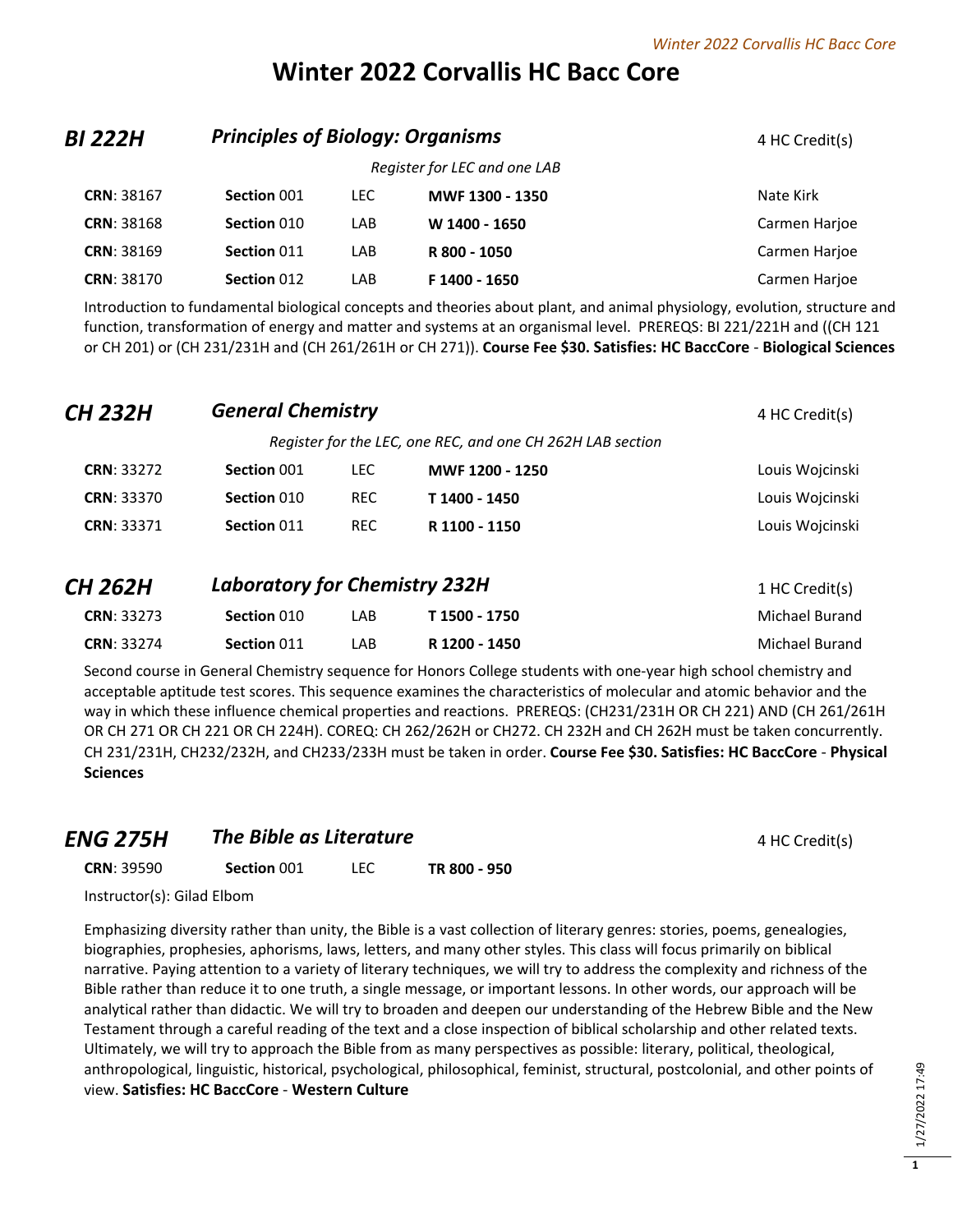**CRN**: 40248 **Section** 001 LEC **F 1000 - 1350**

Instructor(s): Natchee Barnd

A survey of Native American cultures and history, both prior to and following contact with Europeans. Introduces the key contemporary issues and questions in the field of Native American studies. **Satisfies: HC BaccCore** - **Cultural Diversity**

| <b>Honors Writing</b> |      |                 | 3 HC Credit(s)     |
|-----------------------|------|-----------------|--------------------|
|                       |      |                 |                    |
| Section 001           | LEC. | MWF 1000 - 1050 |                    |
| Section 003           | LEC. | TR 1000 - 1120  |                    |
|                       |      |                 | Choose one Lecture |

Instructor(s): Eric Hill

Becoming a critical reader and thinker promotes clear writing and verbal communication. You will hone your skills in a discussion/debate format, along with frequent in-class writing assignments and presentations. You will also further develop your abilities to be a critical reader. We will be examining texts from many disciplines and on a variety of topics; you will also bring in examples for discussion. The research paper, which includes both formal documents and informal writing, will focus on an ethical/controversial issue or current research within your discipline; this will include field and library research. PREREQ: WR 121/121H. **Satisfies: HC BaccCore** - **Writing II**

| HST 101H                      | <b>History of Western Civilization</b> |      |                | 4 HC Credit(s) |
|-------------------------------|----------------------------------------|------|----------------|----------------|
| <b>CRN: 40466</b>             | Section 001                            | TEC. | TR 1400 - 1550 |                |
| Instructor(s): Kevin Osterloh |                                        |      |                |                |

Provides an awareness and understanding of the Western cultural heritage. Stresses the major ideas and developments that have been of primary importance in shaping the Western tradition. Covers the Ancient World to 1000 A.D. **Satisfies: HC BaccCore** - **Western Culture**

## **HST/PHL/REL 210H Religion in the United States 4 HC Credit(s)**

*Choose one Lecture section. These are cross listed, so you should only register for one.* 

| <b>HST 210H CRN: 39594</b>                 | <b>Section 001 LEC</b> | TR 1400 - 1550 |
|--------------------------------------------|------------------------|----------------|
| <b>PHL 210H CRN: 39601 Section 001 LEC</b> |                        | TR 1400 - 1550 |
| <b>REL 210H CRN: 39600</b>                 | <b>Section 001 LEC</b> | TR 1400 - 1550 |

Instructor(s): Amy Koehlinger

A thematic overview of the historical study of religion in the United States, with an eye toward ways that social and cultural contexts have shaped the religious experience of Americans in different places and times. Surveys a wide array of religious movements, groups, and individuals from the colonial period to present. **Satisfies: HC BaccCore** - **Difference, Power, Discrimination**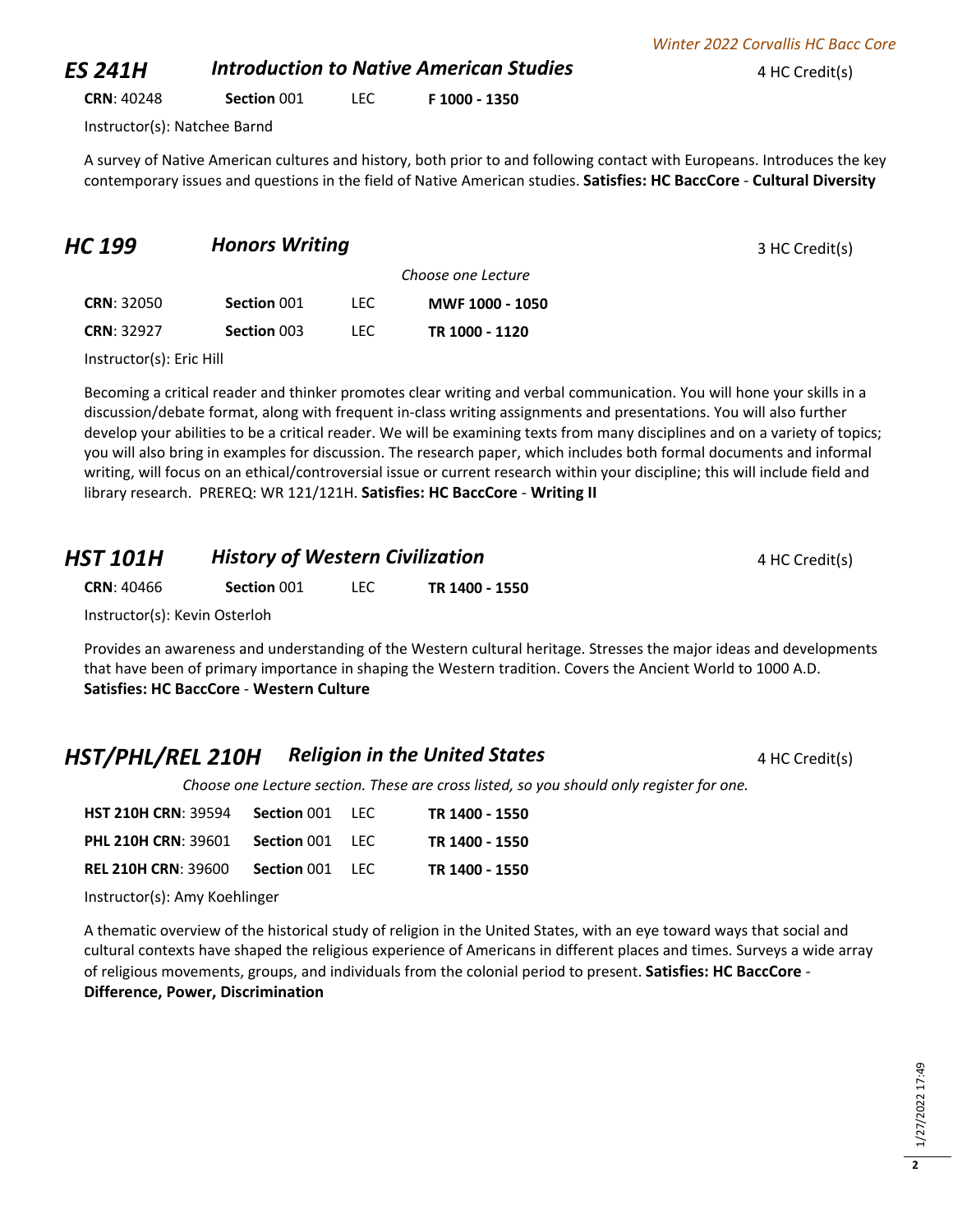## **HST/REL 425H • The Holocaust in its History ADD 4 HC Credit(s)**

*Choose one Lecture section. These are cross listed, so you should only register for one.* 

| <b>HST 425H CRN: 39595</b> | Section 001 | TEC. | MW 1000 - 1150 |
|----------------------------|-------------|------|----------------|
| <b>REL 425H CRN: 39599</b> | Section 001 | -LEC | MW 1000 - 1150 |

Instructor(s): Kara Ritzheimer

An inquiry into the causes, course, and impact of the Holocaust. The general theme of anti-Semitism in European history is explored for background. Topics discussed for comparative purposes include anti-Semitism in American history; other episodes of mass murder in the 20th century. **Satisfies: HC BaccCore** - **Contemporary Global Issues**

## **HSTS 417H History of Medicine All Auditors** 4 HC Credit(s)

**CRN**: 36951 **Section** 001 LEC **TR 1000 - 1150**

Instructor(s): Linda Richards

History of medical theory and the changing role of the physician; internal development of medicine as a discipline as well as a profession; relationship of medicine's development to general changes in science and culture. **Satisfies: HC BaccCore** - **Science, Technology, Society**

| MUS 101H | <b>Music Appreciation: A Survey</b> | 3 HC Credit(s) |
|----------|-------------------------------------|----------------|
|          |                                     |                |

**CRN**: 36046 **Section** 001 LEC **MWF 900 - 950**

Instructor(s): Kimary Fick

Dealing primarily with the Western classical tradition, the course focuses on developing perceptive listening skills through the study of musical forms and styles. This course will involve greater student engagement through a variety of teaching methods. In addition to traditional lectures, students will participate in active, small-group discussions; present group presentations; write short, in-class responses to readings; attend local concerts; and write a concert review. **Satisfies: HC BaccCore** - **Literature & The Arts**

# **PH 213H General Physics with Calculus A According the Calculus** 4 HC Credit(s) *Register for the Lecture and one Lab* **CRN**: 37191 **Section** 001 LEC **MWF 1300 - 1350**

| <b>CRN: 37239</b> | Section 010 | I AB | T 800 - 950   |
|-------------------|-------------|------|---------------|
| <b>CRN: 37192</b> | Section 020 | I AB | T 1600 - 1750 |

Instructor(s): Weihong Qui

A comprehensive introductory survey course intended primarily for students in the sciences and engineering. Topics include mechanics, wave motion, thermal physics, electromagnetism, and optics. Elementary calculus is used. PREREQS: MTH 254/254H and PH 212/212H. **Satisfies: HC BaccCore** - **Physical Sciences**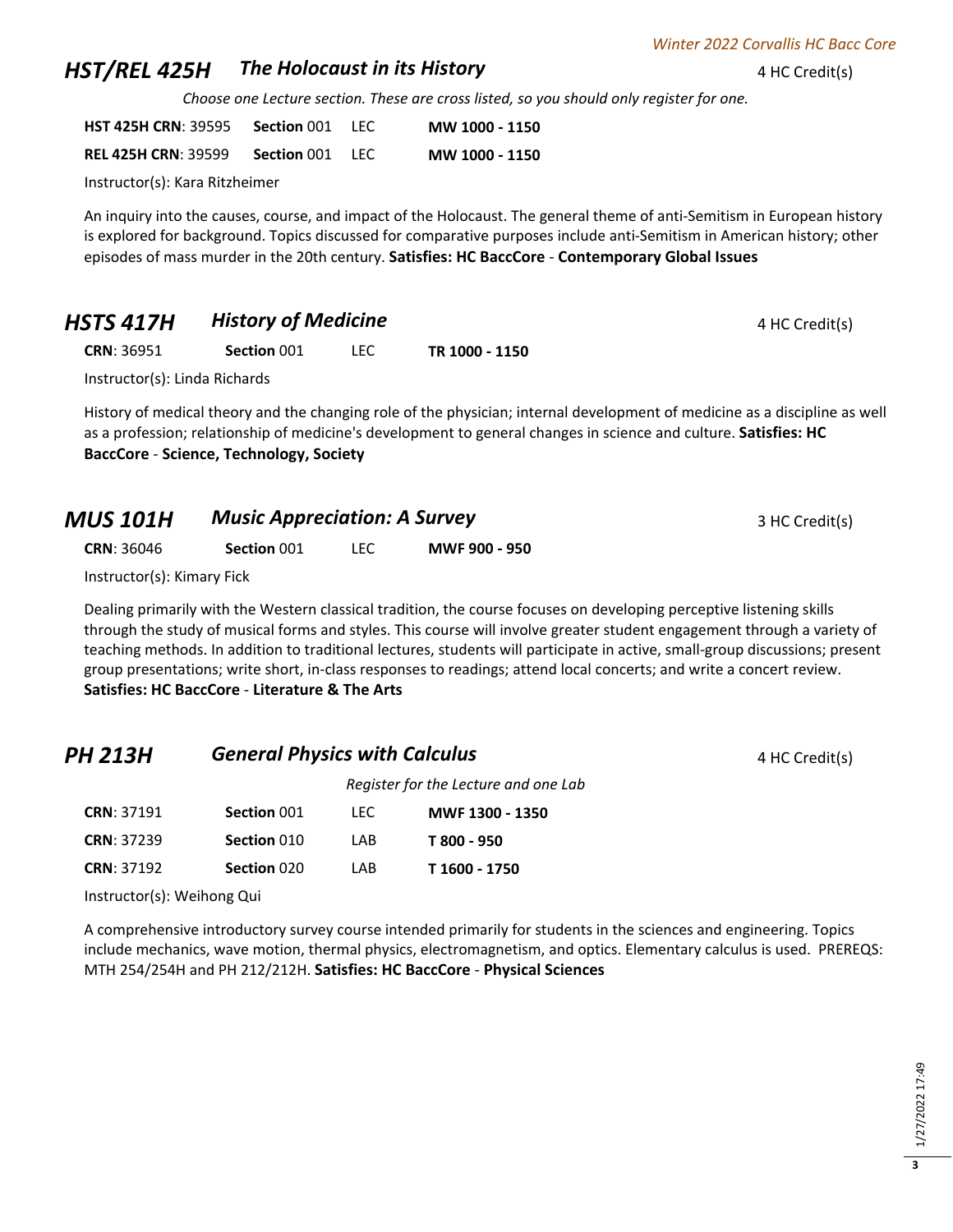# **PH 222H Recitation for Physics 212** 1 HC Credit(s)

**CRN**: 32281 **Section** 001 REC **T 1100 - 1150**

Instructor(s): David Roundy

Honors recitation reserved for HC students enrolled in lecture/lab section of PH 212 or PH 212H. One-hour weekly session for the development of problem-solving skills in calculus-based general physics. COREQ: PH 212/212H. **Graded: P/N. Satisfies: HC BaccCore** - **Physical Sciences**

**PH 223H Recitation for Physics 213** 1 HC Credit(s)

**CRN**: 32280 **Section** 001 REC **R 1100 - 1150**

Instructor(s): Guenter Schneider

Honors recitation reserved for HC students enrolled in lecture/lab section of PH 213 or PH 213H. One-hour weekly session for the development of problem-solving skills in calculus-based general physics. COREQS: PH 213/213H. **Graded: P/N. Satisfies: HC BaccCore** - **Physical Sciences**

| PH 313H           | <b>Energy Alternatives</b> |      |               | 3 HC Credit(s) |
|-------------------|----------------------------|------|---------------|----------------|
| <b>CRN: 36048</b> | Section 001                | LEC. | MWF 900 - 950 |                |
|                   |                            |      |               |                |

Instructor(s): Randall Milstein

After completing PH 313H, students will be able to define energy and power, and to list the basic forms of energy, from the viewpoint of physics, and classify energy based on the way power is generated (renewable and non-renewable energy sources) such as hydropower, wind power, geothermal power, solar power, ocean wave power, nuclear power. Students will understand the main types of hydropower plants, and calculate the power wind carries, and know the efficiency and advantage/disadvantages of several types of wind turbines. Students will understand the two major techniques of converting solar power to electric power (concentrated solar power plants and photovoltaic panels); about geothermal resources and how Earth's heat is harnessed for generating power; about ocean wave power converted to electricity; about electric cars, high-capacity batteries, fuel cells, and the infrastructure needed to make electric vehicles competitive to gasoline powered transportation; about biofuels and converting biomass into gasoline-like and diesel-like products; about sending electric power over long distances. Students will know the global distribution of major fossil fuels, and the approximate time before these non-renewable resources run out. **Satisfies: HC BaccCore** - **Science, Technology, Society**

**PHL/REL/HST 210H** *Religion in the United States* **4 HC Credit(s)** 

*Choose one Lecture section. These are cross listed, so you should only register for one.* 

| <b>HST 210H CRN: 39594</b> | <b>Section 001 LEC</b> | TR 1400 - 1550 |
|----------------------------|------------------------|----------------|
| <b>PHL 210H CRN: 39601</b> | <b>Section 001 LEC</b> | TR 1400 - 1550 |
| <b>REL 210H CRN: 39600</b> | <b>Section 001 LEC</b> | TR 1400 - 1550 |

Instructor(s): Amy Koehlinger

A thematic overview of the historical study of religion in the United States, with an eye toward ways that social and cultural contexts have shaped the religious experience of Americans in different places and times. Surveys a wide array of religious movements, groups, and individuals from the colonial period to present. **Satisfies: HC BaccCore** - **Difference, Power, Discrimination**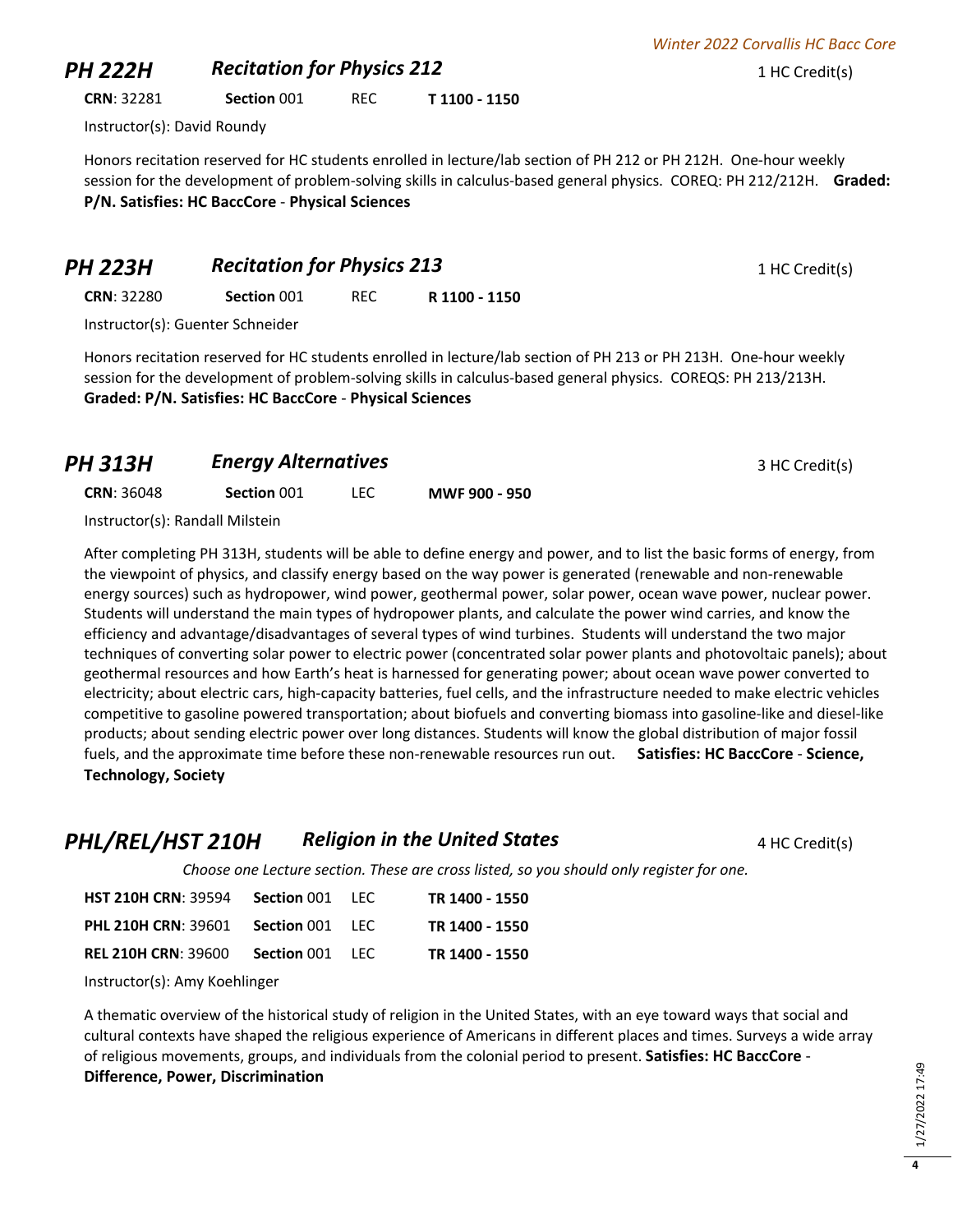## **PSY 202H General Psychology All According to the AMEX 4 HC Credit(s)**

**CRN**: 38200 **Section** 001 LEC **TR 1200 - 1350**

Instructor(s): Juan Hu

Scientific study of behavior and experience. Motivation and emotion; personality; social psychology, human development, psychopathology and psychotherapy. **Satisfies: HC BaccCore** - **Social Processes & Institutions**

## **REL/HST 425H** The Holocaust in its History **ALCO 24 HC Credit(s)**

*Choose one Lecture section. These are cross listed, so you should only register for one.* 

**REL 425H CRN**: 39599 **Section** 001 LEC **MW 1000 - 1150 HST 425H CRN**: 39595 **Section** 001 LEC **MW 1000 - 1150**

Instructor(s): Kara Ritzheimer

An inquiry into the causes, course, and impact of the Holocaust. The general theme of anti-Semitism in European history is explored for background. Topics discussed for comparative purposes include anti-Semitism in American history; other episodes of mass murder in the 20th century. **Satisfies: HC BaccCore** - **Contemporary Global Issues**

### **REL/HST/PHL 210H** *Religion in the United States* **4 HC Credit(s)**

*Choose one Lecture section. These are cross listed, so you should only register for one.* 

| <b>HST 210H CRN: 39594</b> | <b>Section 001 LEC</b> | TR 1400 - 1550 |
|----------------------------|------------------------|----------------|
| <b>PHL 210H CRN: 39601</b> | <b>Section 001 LEC</b> | TR 1400 - 1550 |
| <b>REL 210H CRN: 39600</b> | <b>Section 001 LEC</b> | TR 1400 - 1550 |

Instructor(s): Amy Koehlinger

A thematic overview of the historical study of religion in the United States, with an eye toward ways that social and cultural contexts have shaped the religious experience of Americans in different places and times. Surveys a wide array of religious movements, groups, and individuals from the colonial period to present. **Satisfies: HC BaccCore** - **Difference, Power, Discrimination**

|                   | <b>WGSS 240H</b> Gender, Race, and Sport |  |               | 3 HC Credit(s) |
|-------------------|------------------------------------------|--|---------------|----------------|
| <b>CRN: 40249</b> | Section 001                              |  | T 1600 - 1850 |                |

Instructor(s): Susan Shaw

Focuses on sport as a gendered and racialized institution. Drawing from cultural, psychosocial, and political perspectives students examine intersections of gender with race, sexual identity, social class, ability, age, and religion. **Satisfies: HC BaccCore** - **Social Processes & Institutions**

#### **WR 121H English Composition English Composition English Composition 3 HC Credit(s)**

**CRN**: 36955 **Section** 001 LEC **TR 1200 - 1350**

Instructor(s): Brandy St. John

Introduction to critical thinking, the writing process, and the forms of expository writing. Intensive writing practice, with an emphasis on revision. **WR 121H is NOT restricted by last name. Satisfies: HC BaccCore** - **Writing I**

**5**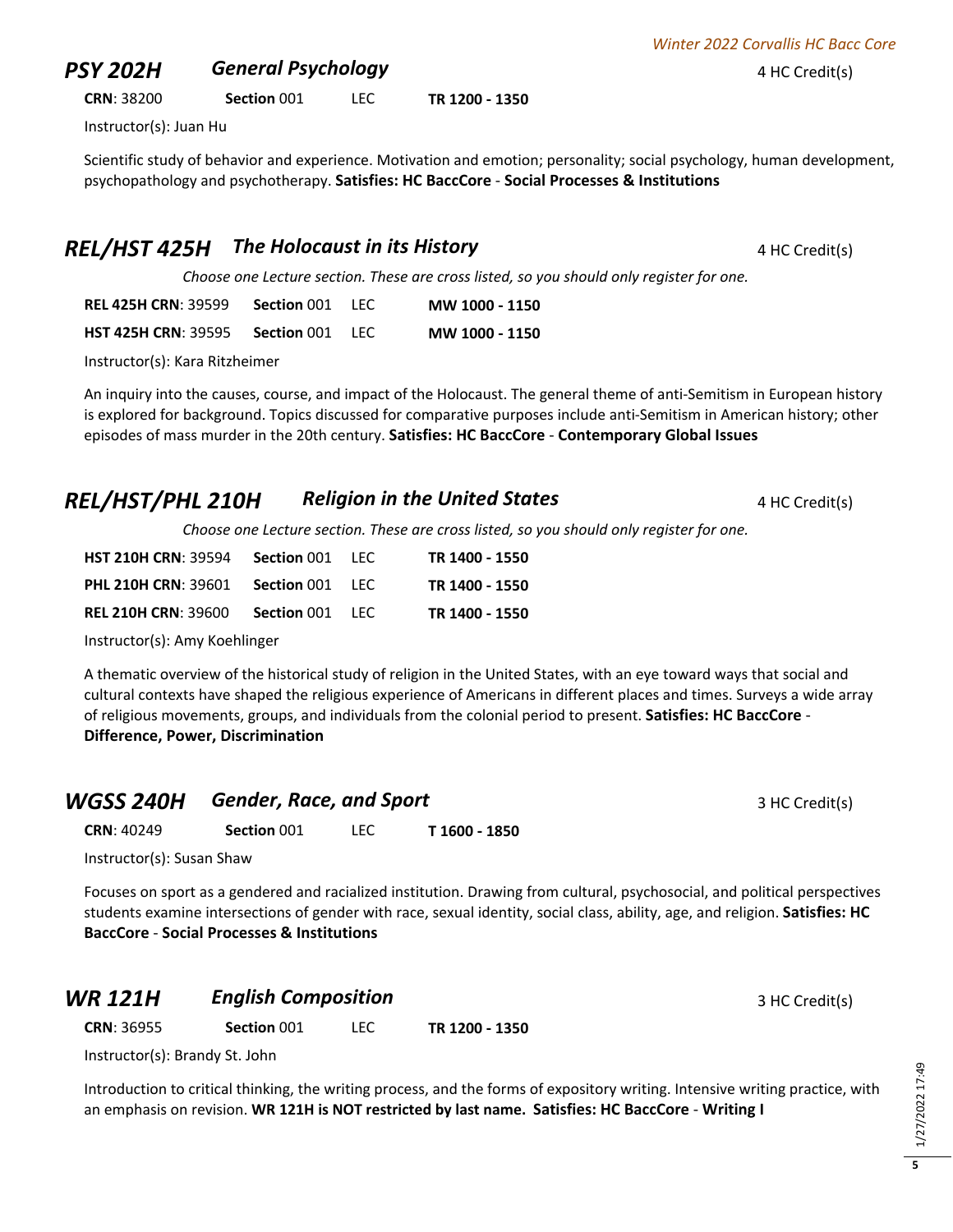## **WR 327H** *Technical Writing* 3 HC Credit(s)

**CRN**: 38116 **Section** 400 **online**

Instructor(s): Brandy St. John

Continued practice in writing with an emphasis on the rhetorical and critical thinking demands of writers in scientific and technological fields. **This is an Ecampus course. Tuition rates for Ecampus courses are different than on-campus courses and can be found at ecampus.oregonstate.edu/services/tuition.** PREREQS: WR 121/121H. RESTRICTIONS: Minimum of sophomore standing required. **Satisfies: HC BaccCore** - **Writing II**

## **WR 362H •• Science Writing 3 HC Credit(s)**

**CRN**: 40594 **Section** 001 LEC **TR 1000 - 1120**

Instructor(s): Saskia Madlener

Students learn and practice the conventions for writing scientific material for a variety of audiences. Involves writing and research assignments, multimedia presentations, lecture, and in-class and online activities. PREREQS: WR 121/121H. **Satisfies: HC BaccCore** - **Writing II**

*Winter 2022 Corvallis HC Bacc Core*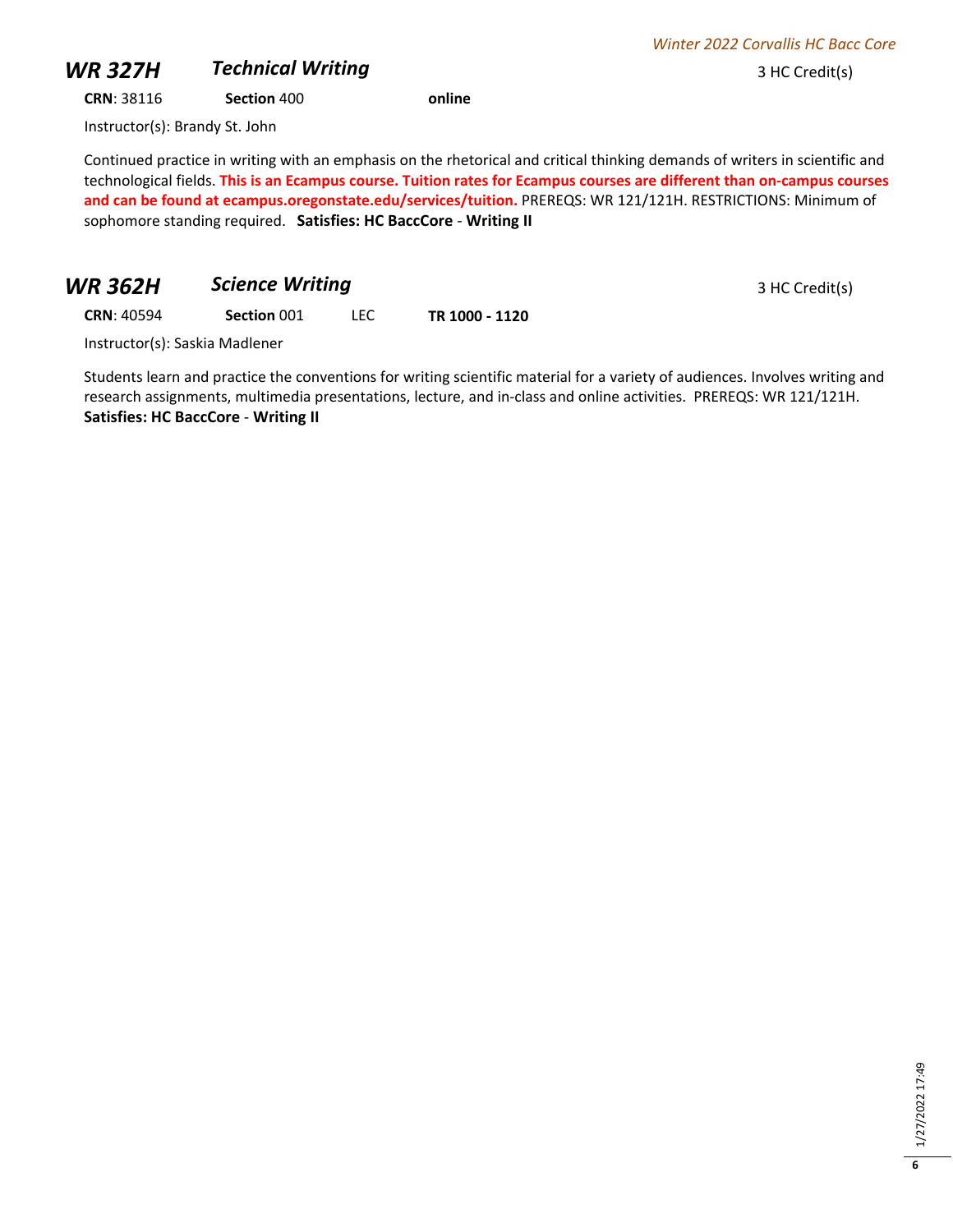# **Winter 2022 Corvallis HC Colloquia**

#### **BB 407H Learn to Love Your Lying Eyes (and Brain)** 2 HC Credit(s)

2 HC Credit(s)

**CRN**: 39617 **Section** 001 SEM **F 1000 - 1150**

Instructor(s): Kenton Hokanson

We humans can pick a single voice out of a noisy room, instantly recognize a childhood friend, and esaliy raed mespesilld wrods. Our brains are amazing! Why, then, was the world briefly paralyzed in 2015, when we couldn't even agree whether "The Dress" was white and gold or blue and black? The answer is that our brains are messy, complicated machines, remarkably good at many things, but easily fooled by others. In this class, we will explore sensory illusions that reveal the limits of our brains, then discuss research in neuroscience and psychology that helps explain our experiences. We will practice analyzing and creating scientific writing, and presenting it to peers. Finally, we will reflect on how our knowledge of our brains' imperfections can inform our approach to the debates and challenges of society today. This course will be a fun and active introduction to our human brains. It assumes no previous neuroscience or biology coursework. **Graded: P/N. Satisfies: HC Colloquia**

| <b>BOT 499H</b>        | <b>Poetry and Landscape</b> |            | 1 HC Credit(s)                                                                                                 |
|------------------------|-----------------------------|------------|----------------------------------------------------------------------------------------------------------------|
| <b>CRN: 40011</b><br>. | Section 001                 | <b>SEM</b> | W 1400 - 1550<br><b>Meets Weeks 1-5 Only</b><br>Required field trip Saturday, January 22, 2022 8 am to 12 noon |

Instructor(s): Donald Zobel

Some poets are keen observers of nature. Lovers of nature and scientists can learn from reading their poetry, which helps people to see nature in new ways. To appreciate such poetry fully, a reader needs to understand the objects and processes the poems describe. In this class, we will seek to educate ourselves about the authors' subjects sufficiently to appreciate their presentation of nature. We will read poetry, both outside and during class, about the natural landscape, plants and animals, and ecological phenomena, especially in the northwestern US. We will identify and discuss the natural phenomena that are represented by the poetry, and the insights into nature that the poets provide. We will select some phenomena for detailed study and discussion. We will visit and discuss the history and properties of a Willamette Valley landscape, and identify in it the types of phenomena represented by what we have read, which we could use in our writing about the place we live. We will write about what we see and read. **Meets Weeks 1-5 Only. Required field trip Saturday, January 22, 2022 8 am to 12 noon. Course Fee: \$5. Graded: P/N. Satisfies: HC Colloquia**

# *ENSC 407H / Introduction to Traditional Ecological Knowledge (TEK) HC 407*

*Choose one section. These are cross listed, so you should only register for one.* 

| <b>ENSC 407H CRN: 39587</b> | Section 400 | online |
|-----------------------------|-------------|--------|
| <b>HC 407 CRN: 39586</b>    | Section 402 | online |

Instructor(s): Samantha Hatfield

The goal of this course is to understand Traditional Ecological Knowledge (TEK) and sustainability practices from a Native American perspective, focusing on the Pacific Northwest but also addressing other Tribes nationally. The emphasis will be on techniques the Siletz have implemented and continue utilizing, but we will also incorporate other techniques from tribal perspectives in local and national areas, as well as how these utilizations coincide with agencies on local, state, and federal levels. This class will focus on how state and federal guidelines, laws, and regulations affect and implement tribal policies and tribal members. This course promotes TEK as a viable sustainability technique and teaches students and community members about further understanding TEK, in cooperation through agencies and policies such as treaties and NAGPRA on Indigenous lands, traditional areas, and cultural practices. **This is an Ecampus course. Tuition rates for Ecampus courses are different than on-campus courses and can be found at ecampus.oregonstate.edu/services/tuition. Satisfies: HC Colloquia**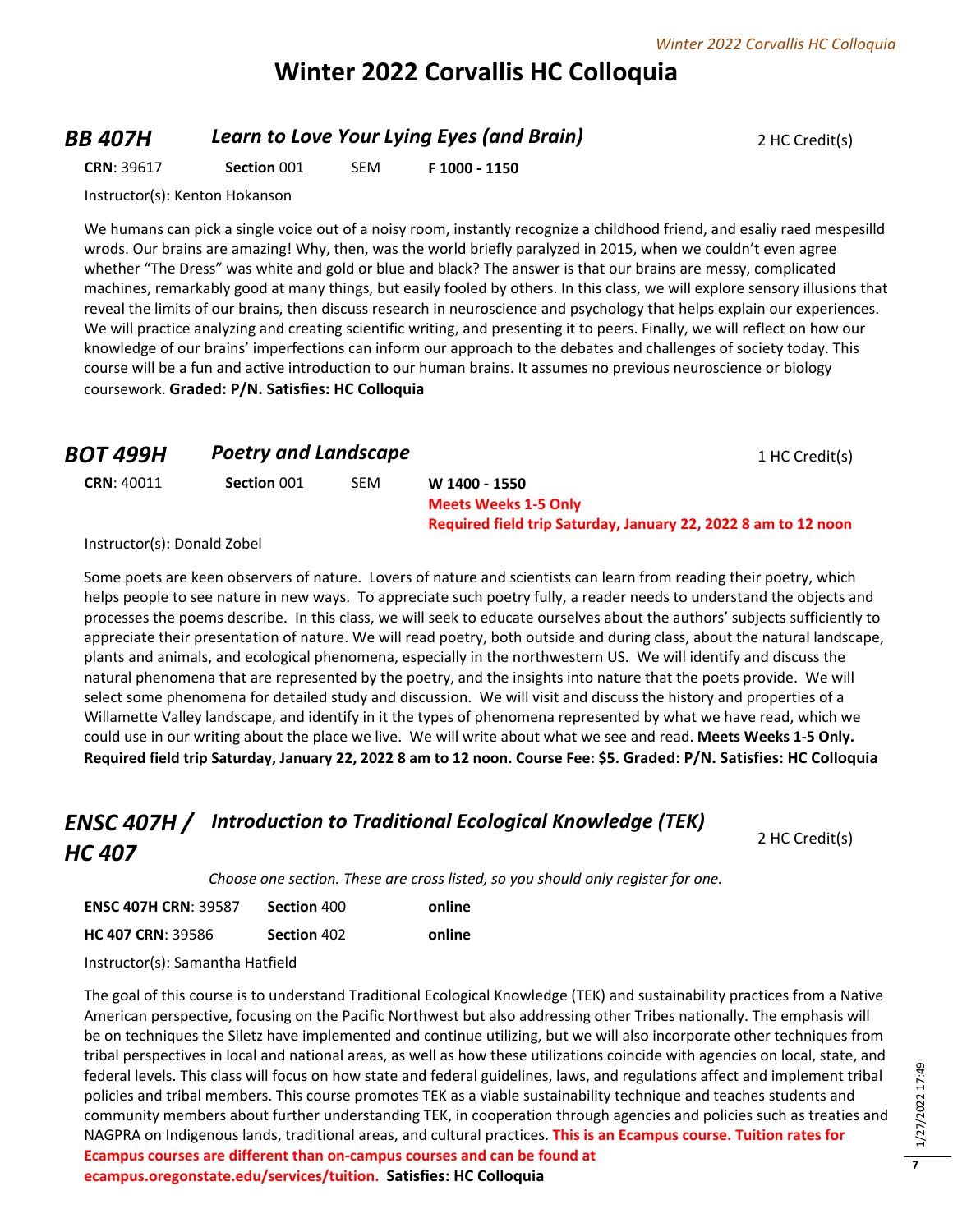## **HC 299 Leadership: Two Perspectives 1 HC Credit(s) 1 HC Credit(s)**

**CRN**: 40659 **Section** 001 SEM **M 1400 - 1550**

**Meets Weeks 1-5 Only**

Instructor(s): Toni Doolen & Scott Ashford

Today's organizations are complex, utilizing structures that cross cultural, national, and functional boundaries. Leaders in organizations must be able to navigate these complex structures, while understanding that organizations are comprised of individuals. Students in this course will examine different aspects of leadership and explore multiple perspectives on what creates/constitutes an effective leader. As in past offerings, this course will specifically address leading in crisis. Students will be provided multiple opportunities to reflect on how to develop and grow their own leadership capacity. This course will be co-taught by Dr. Ashford, Dean of the College of Engineering and Dr. Doolen, Dean of the Honors College. **Meets Weeks 1-5 Only. Graded: P/N. Satisfies: HC Colloquia**

## *HC 407 Cultural Considerations for International Service (Building Hope)* 1 HC Credit(s)

**CRN**: 39604 **Section** 001 SEM **W 1600 - 1650**

Instructor(s): David Kovac

This course will examine the notion of culture as a context for international service work and volunteering. We will explore culture as a primary determinant of service success, being careful to recognize potentially harmful aspects of "voluntourism" and related perspectives. We will also delve into the primary and secondary impacts of service work and what social, personal, and educational transformations can be expected, both to the communities served and the volunteers involved. **Satisfies: HC Colloquia**

| <b>HC 407</b> | Race, White Supremacy, and the State of Oregon | 2 HC Credit(s) |
|---------------|------------------------------------------------|----------------|
|---------------|------------------------------------------------|----------------|

**CRN**: 36042 **Section** 002 SEM **TR 900 - 950**

Instructor(s): Elizabeth Barstow

This course offers insight into the development of racial categories and racial discrimination in the United States and, more specifically, within Oregon. In this class, students will study the history of racism in the United States and, more specifically, within the state of Oregon. In addition to reading texts written by historians, students will also read a number of articles published by contemporary media, and they will also read some documents (for example, the reports surrounding the renaming of buildings at OSU) pertaining to OSU. We will also have some visits from guest speakers in this class; the speakers will address topics such as racism in Corvallis, strategies for being an activist, and ways that OSU is making efforts to deal with the history of racism. **Graded: P/N. Satisfies: HC Colloquia**

*HC 407 God, Pain, and the Problem of Evil: An Introduction to CS Lewis* 2 HC Credit(s)

| <b>CRN: 32799</b> | Section 003 | <b>SEM</b> | M 1600 - 1750 |
|-------------------|-------------|------------|---------------|
|-------------------|-------------|------------|---------------|

Instructor(s): Gary Ferngren

C. S. Lewis (1898-1963), Oxford don, novelist, and literary critic, was one of the most gifted and popular theological writers of his generation. Lewis dealt in his philosophical and imaginative works with some of the most basic and perennial moral and religious questions. The format will consist of discussion based on selected readings from four wellknown books of C. S. Lewis. I will encourage the expression of a variety of points of view and help students both to analyze Lewis's ideas and to express their own opinions in a rational and informed manner. Lewis is provocative and his writings lend themselves to discussion and debate. A writing component is included in the form of a short paper of five or six pages based on the assigned reading for the course. The topic: 'How does C. S. Lewis develop and illustrate in his fictional works the themes that he discusses in his philosophical works?' It will be graded on both content and style. Verbal communication skills will be cultivated by the discussion format. **Graded: P/N. Satisfies: HC Colloquia**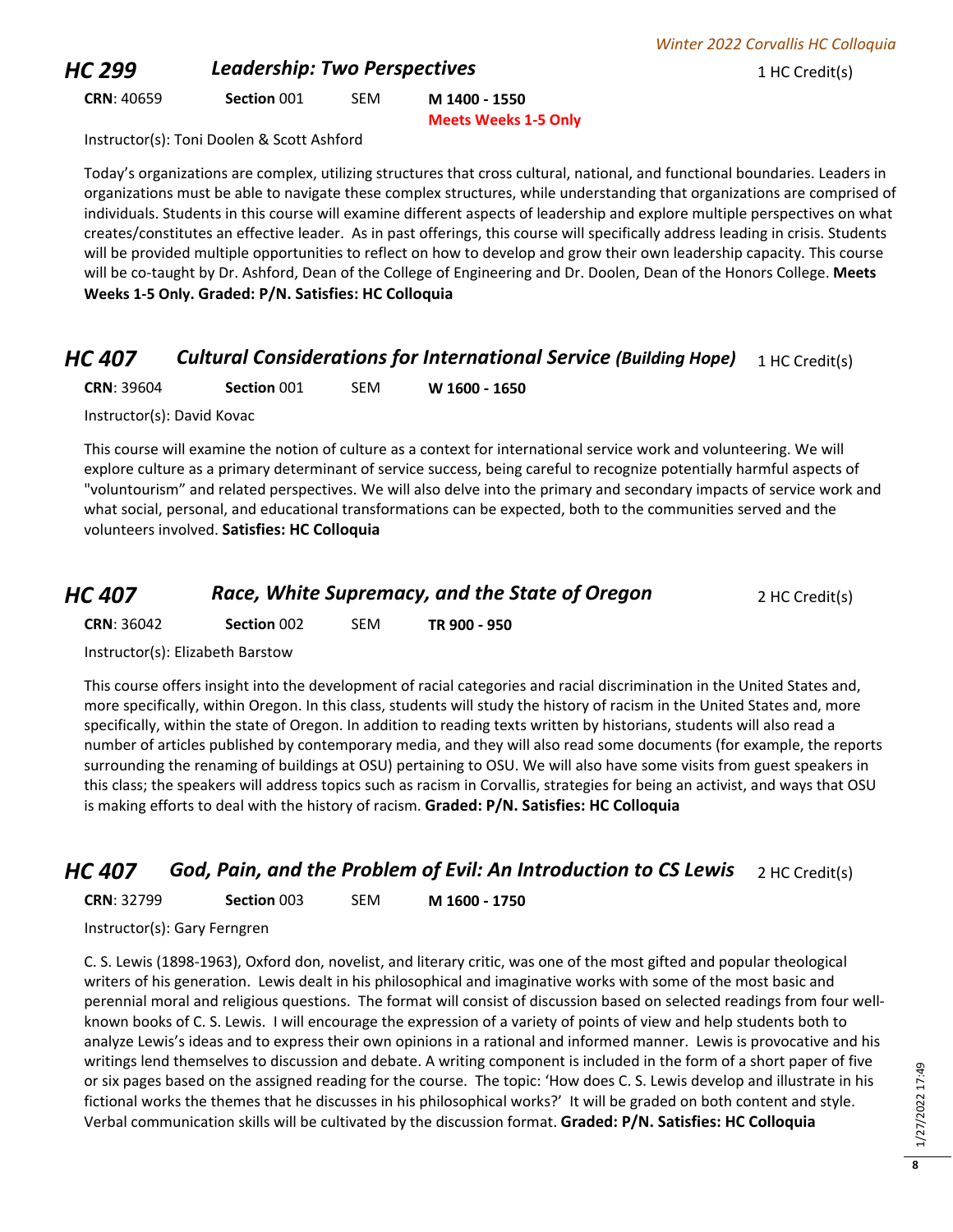### *HC 407* **The Hidden History of Women at Oregon State University** 2 HC Credit(s)

**CRN**: 39605 **Section** 004 SEM **T 1000 - 1150**

Instructor(s): Tiah Edmunson-Morton & Chris Petersen

Women have been fundamental to OSU's story since it was founded in 1868, but too often their achievements, struggles and day-to-day experiences have been omitted from mainstream accounts of the university's history. This class seeks to uncover pieces of this rich but hidden historical narrative by focusing on the themes and individuals who have shaped the academic and social milieu for women at OSU for more than 150 years. Specific topics include the rise and fall of Home Economics as the predominant form of academic engagement for women faculty and students; the strict formal rules and social controls that traditionally governed women's lives on campus; the hugely significant impact made by Title IX on all manner of campus activities beginning in the mid-1970s; and the struggle against sexism and sexual violence that was spearheaded by the Women's Center around the same time, and that reached its crescendo in the late 1990s. Students in the class will also contribute to the historical record by conducting an oral history interview with a woman who is somehow connected with OSU, contextualizing that interview, and making it available on a dedicated web portal. Taught by two archivists and experienced oral historians, the class takes a combined approach to instruction, making use of lectures, historic images, film clips, discussion and document analysis to explore topics related to women's history, as well as the practice and theory of oral history. **Graded: P/N. Satisfies: HC Colloquia**

### *HC 407* **Have Rocket Will Travel 1999** *PHC 407 HC Credit(s)*

| <b>CRN: 38173</b>                            | Section 005 | <b>SEM</b> | M 1000 - 1150 |
|----------------------------------------------|-------------|------------|---------------|
| $Instruation(c),$ $C$ tanhan $A$ t $i$ incan |             |            |               |

Instructor(s): Stephen Atkinson

Are you ready to go to space? My goal for this course is to lead our exploration of the history, motivations, physics and fantasy behind rockets and space travel. From Rocket Science 101, to the Space Race, US space program (Apollo, Shuttle, Artemis) and future space missions, this course will inspire you with both the fiction and realities of leaving the green Earth for the emptiness of Out There. My other goal is to give you an introduction to different means of artistic expression, and demonstrate how you can convey scientific concepts in creative ways. We will meet for a single class session each week. Typical class time will involve discussion on the weekly topic, student presentations, and hands-on activities. Assessment will be through creative assignments that include: short oral presentations, art creations using different media, and written reflections and critiques posted to Canvas. There will be no mid- or final- exams, but participants will have to submit their assignments for grading during the term.

This colloquium class should satisfy anyone who is curious about rockets and space, and wants to experience a synthesis of academic and artistic learning. If you don't have a science or art background - don't worry! Everyone is welcome, and all activities will be demonstrated. We will all benefit from hearing and seeing the variety of experiences and skills you each bring to the class. **Graded: P/N. Satisfies: HC Colloquia**

| HC 407 | <b>Historical Fictions and Fictional Histories</b> | 2 HC Credit(s) |
|--------|----------------------------------------------------|----------------|
|        |                                                    |                |

**CRN**: 35296 **Section** 006 SEM **R 1000 - 1150**

Instructor(s): Thomas Bahde

We live in a culture of fake news, alternative facts, deepfakes, and the constant spinning of personal narratives, so perhaps it is comforting to realize that the line between fact and fiction has never been especially stable. Concepts of authorship, authority, and authenticity today seem more important -- and more fluid -- than ever. The stakes of establishing the "real" seem particularly high, but even our own experiences, memories, histories, and narratives are unique and ever-changing, making it hard to settle on any single version of reality, past or present. This course uses historical stories -- factual and fictional -- to examine an enduring problem: how to craft "true" stories from an endless array of sources, experiences, and interpretations -- a question at the core of both Literature and History, and increasingly at the center of public discussion. Our examination of this and other big questions takes the form of weekly readings and discussions in a format similar to a book club. **Graded: P/N. Satisfies: HC Colloquia**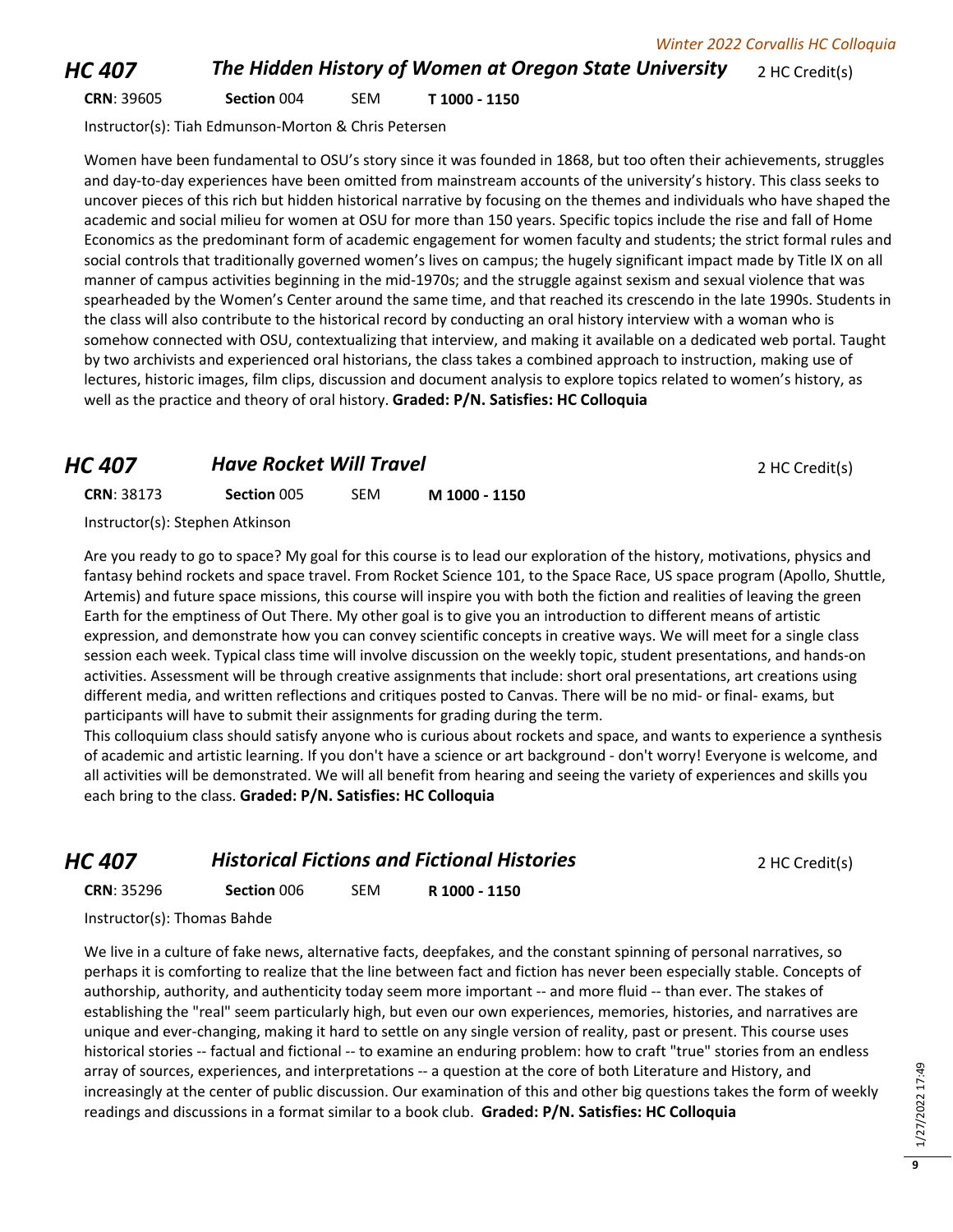## **HC 407 Creative Practice Creative Practice** 1 HC Credit(s)

**CRN**: 39613 **Section** 007 SEM **F 1100 - 1150**

**Class meets in Weeks 1, 2, 4, 6, 8, and 10 only**

Instructor(s): Thomas Bahde

This course provides a for-credit opportunity for students to devote time during the busy academic term to creative projects. Participants will work in their own time on any of their own creative work, broadly defined, and may use the course to continue ongoing work in progress, begin new projects, or explore their own creativity generally. Biweekly meetings and Canvas check-ins provide participants with a loose structure to explore the practice, theory, and history of human creativity in the context of their own work, with emphasis on providing the time and intention for students to engage their own creativity as a consistent, mindful, and beneficial practice. **Class meets in Weeks 1, 2, 4, 6, 8, and 10 only. Graded: P/N. Satisfies: HC Colloquia**

# *HC 407* **Science, Ethics and Star Trek** 1 HC Credit(s) **CRN**: 35297 **Section** 008 SEM **W 1400 - 1450**

Instructor(s): Diana Rohlman

"What you're doing isn't self-defense. It's the exploitation of another species for your own benefit. My people decided a long time ago that that was unacceptable, even in the name of scientific progress." Captain Kathryn Janeway, Starfleet. To this day, while we have the ability to clone animals (and therefore humans), the ethical and moral ramifications have tempered many scientific advances. The fictional universe of Star Trek often explores the nexus of advanced technologies and the resultant ethical considerations. This class will use episodes from the Star Trek universe, paired with real-life case studies to delve into the seen and unforeseen consequences of science and medicine. We will go where few have gone before, using Star Trek as a lens to understand the role of ethics in biological and clinical research. Engage! **Satisfies: HC Colloquia**

## *HC 407* **Re-Engineering the Human Body using Robotics 2 HC Credit(s)**

**CRN**: 39606 **Section** 009 SEM **MW 1100 - 1150**

Instructor(s): Ravi Balasubramanian

This course provides an overview of how to study the human body using robotics principles and then utilize that understanding and robotics technology to improve human function and quality of life. The course uses fundamental hand and arm movements as an example to understand the mechanisms of the human motor system and control. The course provides an overview of the anatomy of muscles, sensors, spinal cord, and the brain, followed by the functional role played by each component. Then all the components are integrated to study feedback control dynamics---that is, how the sensors measure movement, which then impacts how the brain and spinal cord respond. Using classic studies, the course covers classic to modern theories of how the nervous system may control movements. Advanced topics covered include brain and muscle adaptation, how movements are represented, cognition, and rehabilitation and augmentation techniques for motor-impaired patients. The course will also have a demonstration of research that uses robotics-inspired implantable mechanisms to restore or improve human function. **Graded: P/N. Satisfies: HC Colloquia**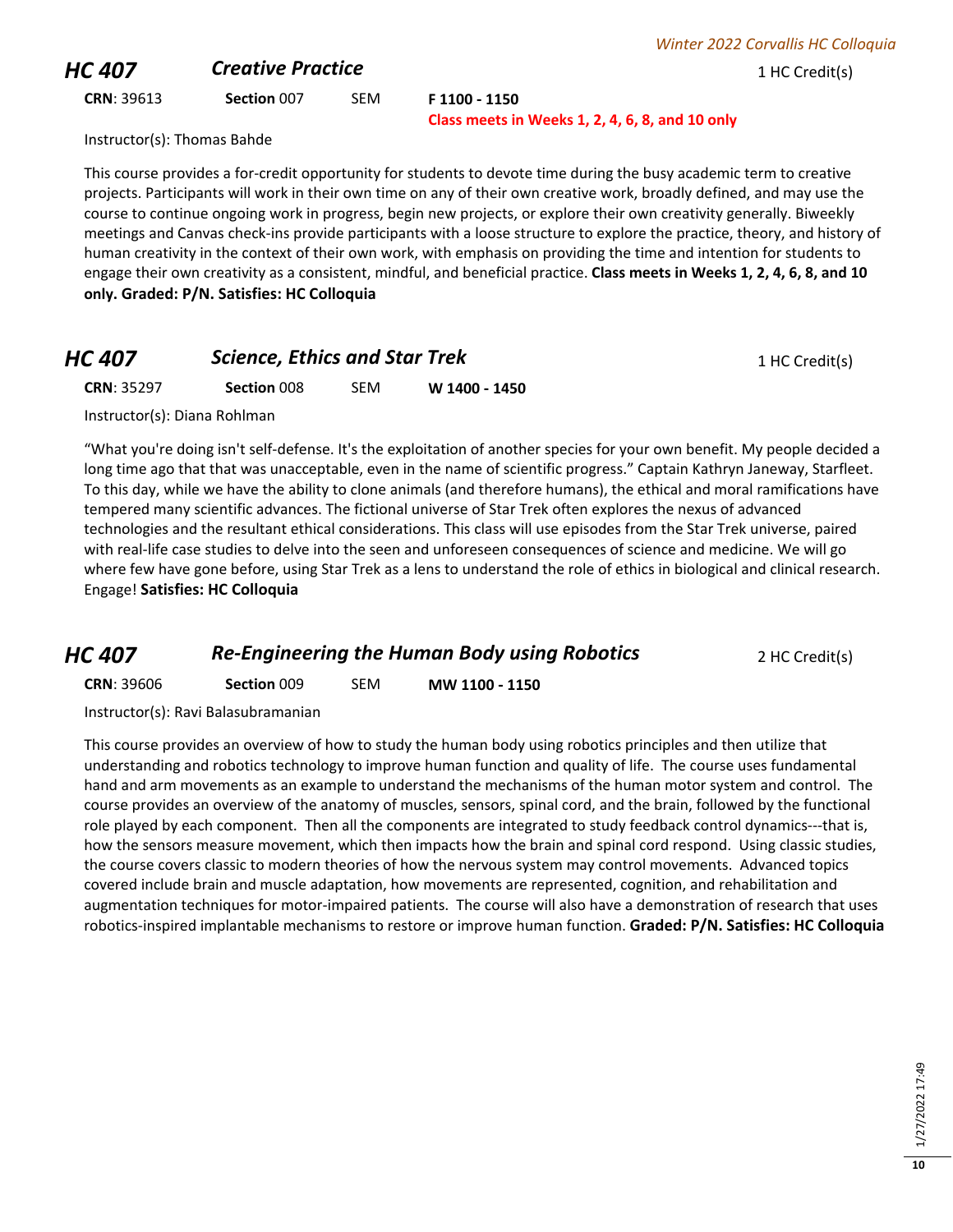## **HC 407 Electric Nature Electric Nature** 2 HC Credit(s)

*Winter 2022 Corvallis HC Colloquia*

#### **CRN**: 35299 **Section** 010 SEM **F 1200 - 1350**

Instructor(s): Chet Udell

We've heard the age-old saying "If trees could talk, what would they say?" For this course, we will identify one or two dynamic natural sites and translate natural phenomenon like light, temperature, humidity, wind speed, soil moisture, the movement of trees swaying, and rainfall into data using tiny wireless sensors. We'll observe this data unfold in real-time online. Then, we will collect sounds and video from our natural sites and use digital story telling to translate this data into something compelling for people to enjoy. Live data from the environment will interact with the sound and video we collect, enabling the environment itself to influence what is seen hand heard. What if a tree swaying in the wind created music as it danced? What if the temperature of the day determined how warm or cool ambient light was in your room? We'll explore all kinds of exciting cross-modal relationships between our environment, data, and digital sound and art in this course.

You will use, combine, and learn scientific, engineering, and creative practices to create interactive natural environments capable of telling unique stories using sound, video, and light. You will be introduced to a variety of concepts including: Environmental sensors, Wireless data access, IoT (Internet of Things), Audio recording, Video recording, Interactive media using MaxMSP, Data Visualization and Sonification, Digital Storytelling. **Graded: P/N. Satisfies: HC Colloquia**

# *HC 407* **Sacred Places and Links to Ancient Astronomy** 1 HC Credit(s)

| <b>CRN: 33607</b> | Section 011 | <b>SEM</b> | T 1300 - 1350 |
|-------------------|-------------|------------|---------------|
|                   |             |            |               |

Instructor(s): Randall Milstein

A survey of sites, megaliths, caves, mountains, and structures considered sacred to human cultures. What do the caves of Lascaux, France; the pyramids of Giza, Egypt; and the temples of Teotihuacan, Mexico have in common? Why are Stonehenge and Calanish in Great Britain significant to Celtic culture and modern geologists and astronomers? Mecca, Rapa Nui, Angkor Wat: why are these loci for our curiosity and philosophical attention? The one thing all these sites, and many more, have in common is a link to ancient astronomical observations. This colloquium is not a survey of competing spiritual philosophies, but a discussion of what makes such sacred sites significant historically, scientifically, and culturally, especially as they relate to ancient astronomy. **Graded: P/N. Satisfies: HC Colloquia**

## *HC 407* **The Science of Science Fiction 1 HC Credit(s) 1 HC Credit(s)**

**CRN**: 33608 **Section** 012 SEM **R 1300 - 1350**

Instructor(s): Randall Milstein

The good, the bad, the inventive, and the absolutely awful examples of "science" portrayed in science fiction films, television shows, comic books, and literature. Aliens, lightsabers, space battles, gravity drives, warp speed, laser beams, star gates, and worm holes; what's real, what's a possibility, what's speculation, and what is impossible. There is a codependency between science and science fiction; many scientists and engineers acknowledge science fiction helped spark their imaginations of what might be possible. And science fiction authors are inspired by future science possibilities, but how do novel scientific ideas get into SciFi authors' heads in the first place? Discussion and viewing of some of our favorite and least favorite science fiction, so we know what to look for while enjoying modern society's best loved metaphors and mythologies. **Graded: P/N. Satisfies: HC Colloquia**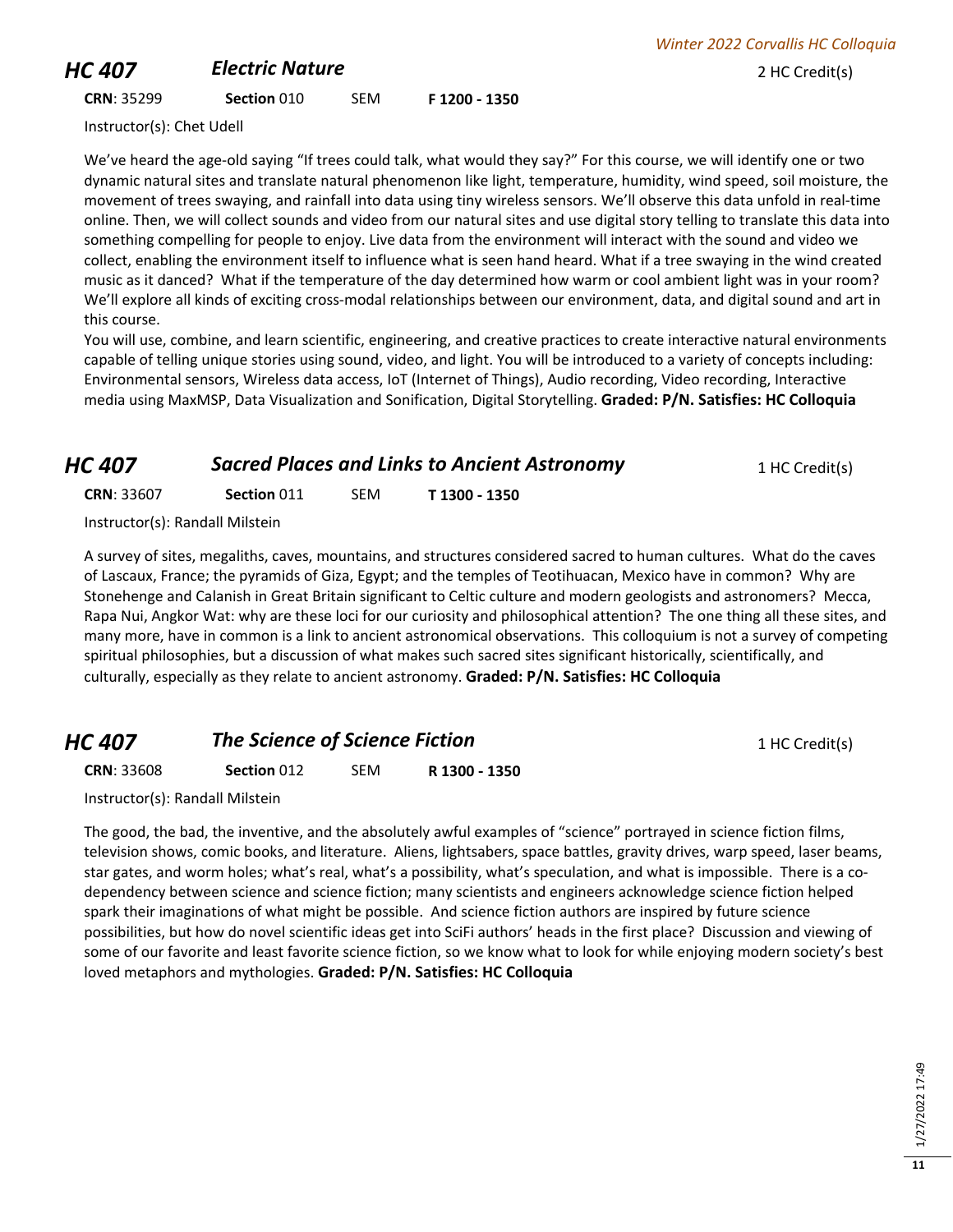## **HC 407 Psychology of Personal Excellence** 2 HC Credit(s)

**CRN**: 39607 **Section** 013 SEM **R 1200 - 1350**

Instructor(s): William Massey

This course, informed by research on peak "performers" across domains, is an experiential seminar in the psychology of performance enhancement and personal excellence. Through multiple sources of evidence, students will identify and discuss characteristics of peak performance. Through experiential learning, discussion of books and film, as well as observations of others in performance situations, students will identify and apply strategies / techniques designed to facilitate their own peak performance and personal excellence. **Satisfies: HC Colloquia**

#### *HC 407 Materials, Technology, and Human Civilization* 2 HC Credit(s)

**CRN**: 39609 **Section** 015 SEM **W 1400 - 1550**

Instructor(s): David Cann

Technology supports human civilization by addressing its "basic needs" of food, shelter, and clothing. Technology is itself enabled by the materials that are available to be exploited by human civilizations. On a fundamental level, those materials and the technologies they enable define what a human society can and cannot do. Therefore, we often define eras of human civilization according to the materials they had at their disposal, e.g. the stone age, the bronze age, etc., because these materials help describe the quality of life for those societies. In this colloquium, we will explore the complex relationship between materials, technology and human civilization through the lens of history. Using readings and discussions, we will analyze different eras of human history to understand the positive and negative impacts of new materials and technologies on human civilization. **Graded: P/N. Satisfies: HC Colloquia**

### *HC 407 Materials, Art, & Culture* 1 HC Credit(s)

**CRN**: 39610 **Section** 016 SEM **M 1400 - 1450**

Throughout the course of human history, new materials (metals, glasses, ceramics, polymers, dyes, pigments, semiconductors, etc.) have been developed and engineered to serve human needs and aspirations. A new material can enable a diverse array of activities, e.g. steel is incorporated in equipment for warfare and farming, as well as sculpture and architecture. As new materials become available, artists and architects have incorporated them into their repertoire. In this colloquium we will consider how new materials have enabled different forms of expression by artist, even if the material was not originally developed to be used by artists. Using readings and discissions, we will analyze different eras of human history where major development in a class of materials have impacted creative expression to understand the impacts of new materials on human culture. This colloquium will incorporate at least one session devoted to the microscopic investigation of materials to give the students a greater sense of how engineered materials (which includes artists materials) are structured and how their structure impacts their function. **Graded: P/N. Satisfies: HC Colloquia**

**HC 407 Semiotics Semiotics Semiotics 1** HC Credit(s)

**CRN**: 36192 **Section** 017 SEM **F 1300 - 1350**

Instructor(s): Eric Hill

How would you interpret a "thumbs up" sign? Does it mean approval? Time to surface? Someone needs a ride? When it comes to signs, context can be everything. Semiotics began as a study of linguistics, but has grown to include the study of different sorts of signs (icons, indices, symbols), of how meaning is communicated in various ways. We will be looking at examples of signs, systems of sign making, cultural contexts, miscommunication, and more. Our age of visual literacy makes semiotics more significant (yes, that was a pun) than ever before. **Graded: P/N. Satisfies: HC Colloquia**

|  | Instructor(s): Melissa Santala |  |  |  |  |
|--|--------------------------------|--|--|--|--|
|  |                                |  |  |  |  |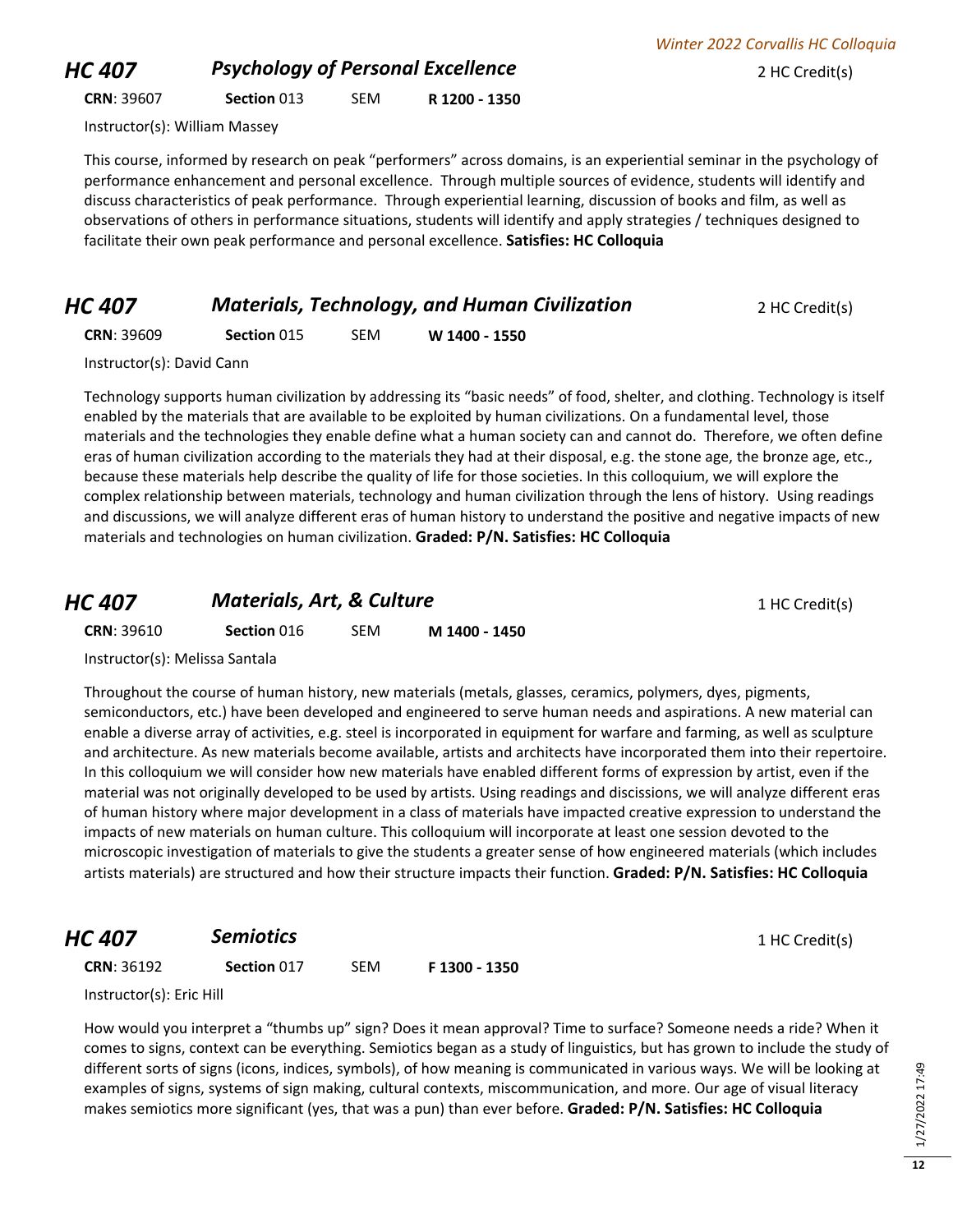# **HC 407 Translations 1.1 Translations 2 HC Credit(s)**

Instructor(s): Eric Hill

This course will examine the various processes of translation, literally and figuratively. We perform acts of translation whenever we read, write, listen, or speak. Translation is not just restricted to deciphering a foreign language; it also applies to understanding jargon, colloquialisms, slang, euphemism, idiomatic expressions, gestures, and images, and more. Students will look at how we use and think (or sometimes how we don't think) about translating various forms of communication. We will begin with some fundamental concepts that will include etymology, grammar, dialect versus language, and some historical background of the evolution and commonality of languages. Since we will be looking at the concept of translation in this broad sense, students need not necessarily speak a language other than English to take this class. In fact, we will also be discussing the various Englishes we all speak. Students will be asked to critically examine examples of translation and writings about translation. They will write about and present examples of how language works in a variety of contexts. **Graded: P/N. Satisfies: HC Colloquia**

#### *HC 407 Illegitimate Music: Improvisation and Original Instrumentation* 2 HC Credit(s) **CRN**: 39611 **Section** 019 SEM **W 1000 - 1150**

Instructor(s): John Campbell

In this course, we'll explore the creative and expressive possibilities offered by"illegitimate music": music produced without regard to genre or formal conventions, often improvised and performed in nonprofessional settings. We'll study examples of such music, and we'll perform original music on self-made instruments in group contexts. Here "illegitimate" does not have a negative connotation; it simply denotes musical expression not sanctioned by the music academy or the entertainment industry. Thus this is a course for the "untrained" (although formally trained musicians are certainly welcome to participate): it is not a course in academic music theory or composition. This course does not regard music as a product, but rather emphasizes music as process and permission for free and authentic expression. Anyone who desires to create original music can participate. **Graded: P/N. Satisfies: HC Colloquia**

## **HC 407 Philosophy and Happiness 1 Application 2 HC Credit(s) CRN**: 40611 **Section** 020 SEM **M 1200 - 1350**

Instructor(s): Marta Kunecka

We all have a desire to be happy. Is human need for happiness causing us to suffer while looking for an unobtainable illusion or is this desire substantial and necessary to live a fulfilled life? What is it that we are looking for? What, in fact, is happiness—can it even sustain a definition? In this course we will immerse in the wisdom of some of the greatest philosophers, and search for answers which can become guidelines for life. By closely examining the thought of a few chosen Western and Eastern thinkers as well as analysis of studies emerging from the field of positive psychology, we will explore and discuss different ideas of happiness in order to find its essence. **Graded: P/N. Satisfies: HC Colloquia**

## *HC 407* **Exploring the History of Commerce through Board Games** 2 HC Credit(s)

**CRN**: 39612 **Section** 022 SEM **R 1400 - 1550**

Instructor(s): Dennis Adams

What can board games teach us about human interaction throughout time? Let's find out! In this class we will explore the economic and historical themes of various Euro-style board games by actually playing selected games in class. Expect self-directed research, informal presentations, playful debate, and reflective writing. This class is intended to be fun and highly interactive. We'll alternately educate, learn from, impress, and oppress (as games occasionally demand) each other, all in a spirit of mutual respect and curious exploration. **Graded: P/N. Satisfies: HC Colloquia**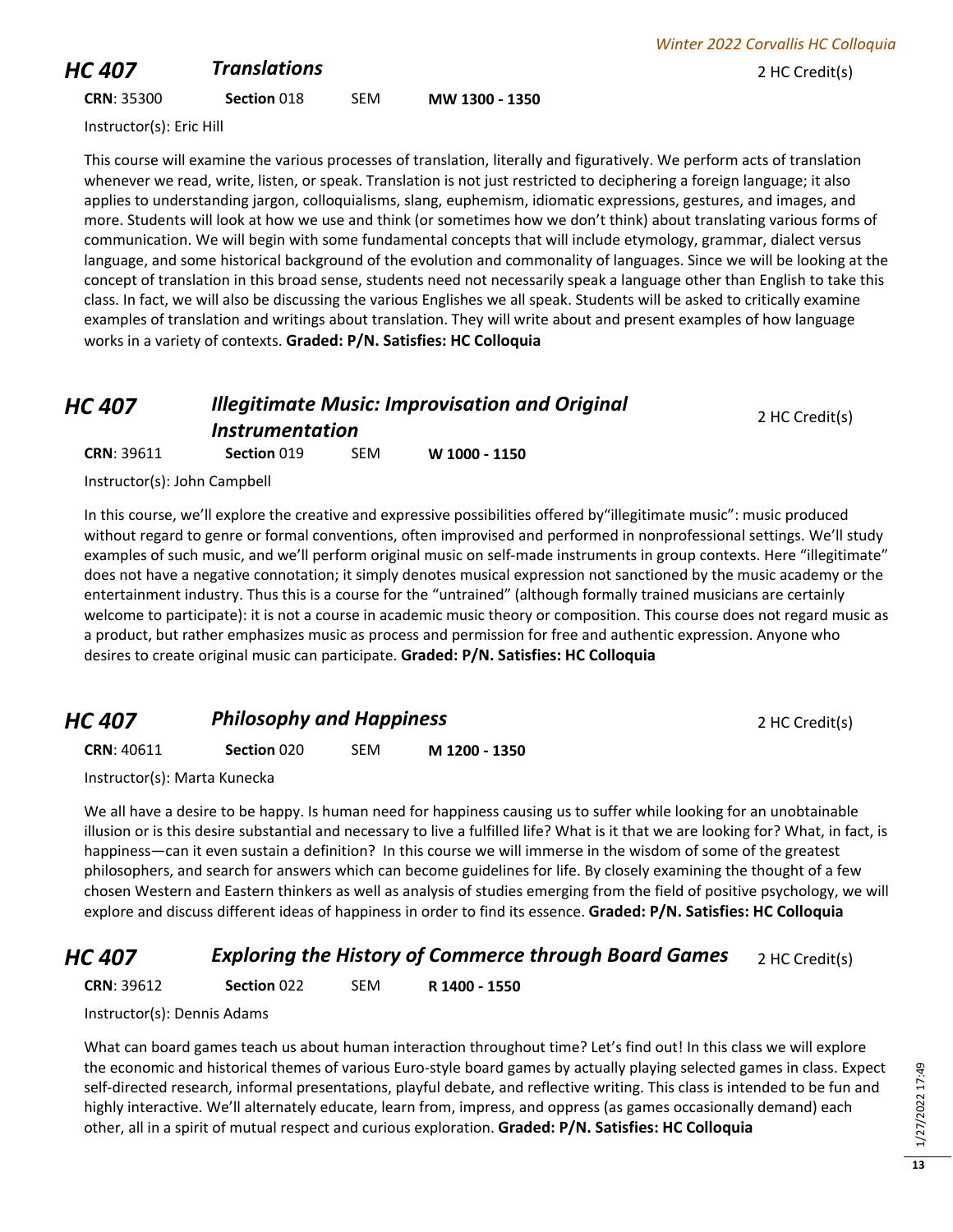2 HC Credit(s)

## *HC 407 Because It's There (and looks fun): Survival as Entertainment*

**CRN**: 39614 **Section** 023 SEM **W 1200 - 1350**

Instructor(s): Rob Drummond

Humans crave adventure, pushing our bodies and wills to the limits, testing ourselves against forces much larger than ourselves. Confronting such forces often brings us to the brink of destruction. When things inevitably go wrong, who lives and who dies? Why? In this course we will consider these questions as we examine accounts of survival, of extreme fights with nature. What is it about modern American life that compels some people to seek out danger and a very real and ready risk of self-annihilation? Why do otherwise rational people take such extraordinary risks when no imperative exists beyond mere entertainment? Surely our forebears—many of whom fought every day just to stay alive in a truly dangerous landscape—would think this behavior absurd and irresponsible, as would any number of people around the world who don't live in such a relatively safe environment. Who would so needlessly risk life in a time and place where staying alive is so easy? **Graded: P/N. Satisfies: HC Colloquia**

#### **HC 407 Last Year Experience 1999 <b>Last Year Experience** 2 HC Credit(s)

**CRN**: 35035 **Section** 024 SEM **T 1000 - 1150**

Instructor(s): Don Johnson

The Last Year Experience seminar focuses on life after college. Often we view life after college as a career, but a career is only a small part of life after college. Life after college might include; a new town in a new state, a new apartment, finding a grocery store, a doctor, a health club, a church, a bar, a new neighbor and the critical one - friends. Graduating students often have concerns about friendships. "What will happen to my college friends, will I ever see them again, how will I make new friends?" The reality is many of your very best life friends are people you have not yet met. You will most likely maintain a rich relationship with a group of college friends and gather with them when possible, but you will also grow new significant relationships. For many, you will find your life partner after college, some of you may have children, most of you at some point will deal with aging family members, and most of you will wonder, "what is my purpose?" While some of these may seem daunting, consider this; you are going to succeed at making it through COVID 19. What might be more difficult? Your college years will forever be punctuated by COVID 19 and we have no idea yet what that will mean. This description of life after college may paint a scary future, but it is also a time when you can define how you want to live and experience life. It is a time when you can read a book for fun, investigate new places and ideas, learn how to do something you always wanted to learn, find a role in your community, examine life with old friends and new friends, pay ahead when possible, ride the river rapids, take a pottery class or get a dog and enjoy a career that makes a difference. **Graded: P/N. Satisfies: HC Colloquia**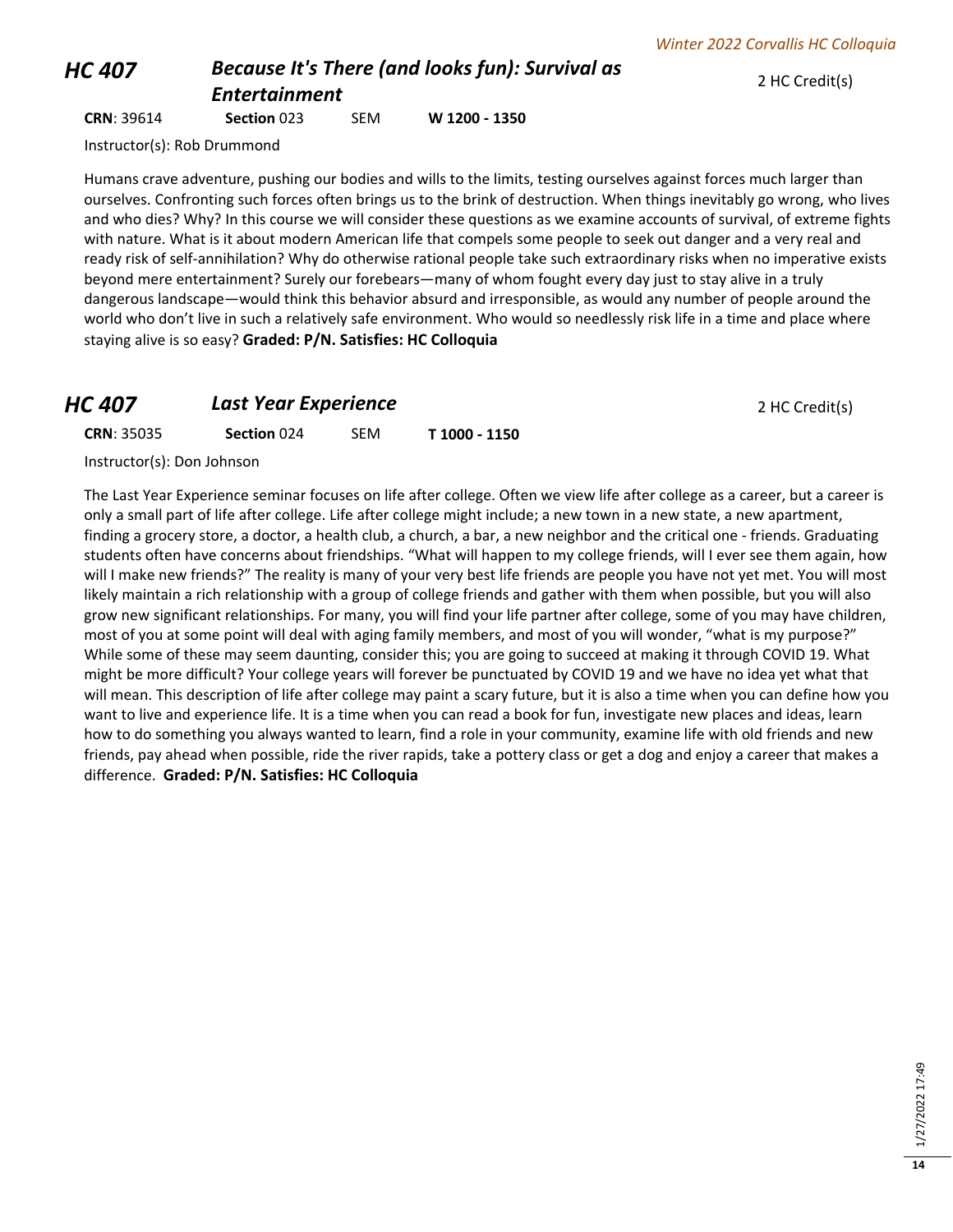# **HC 407** *Technology and the Good Life PHC 407 PHC Credit(s)*

**CRN**: 36950 **Section** 026 SEM **R 1400 - 1550**

Instructor(s): Kenneth Funk

We all seek the Good Life, a life wherein our material needs are met and certain higher goods are realized, and, for many of us, technology has become a chief, if not the pre-eminent, means to it. But technology can also be an impediment to the Good Life and the roots of this ambivalent nature of technology may lie in our own fallibilities, mental and moral. In this Colloquium, we will discuss the Good Life, why technology can be both means and impediment to it, and how to make technology more of the former and less of the latter. **Graded: P/N. Satisfies: HC Colloquia**

### *HC 407* **Earning Your Wings: Private Pilot Ground School** 2 HC Credit(s)

**CRN**: 38179 **Section** 027 SEM **R 1600 - 1750**

Instructor(s): Vincent Remcho

Learning to fly is something that many of us dream of yet few of us capitalize on. As of the end of 2017, there were an estimated 609,000 active, certificated pilots in the US: of the US population of 327 million people, fewer than 0.2% are pilots! Regardless of whether your drive to learn more about aviation and/or become a pilot is purely for enjoyment, for personal travel, or to lead to a career, the process starts in the same way for all of us: with ground school. This course will equip you to take and pass the FAA's Private Pilot Written Exam, indicating that you have completed ground school. Your next step will be to start flight training, which you can do locally with the Oregon State Flying Club if you choose. Class will meet once per week for one hour, and you will have 1-2 hours of additional online work to do on your own schedule, consisting of some reading, practice problems, and video tutorials. Class time will be invested in presentation of key aviation, navigation, and communication topics with discussion. In week 7 you will take a practice FAA written exam to demonstrate your preparedness to register to take the actual test in an FAA testing center locally. (Taking the FAA written is not required to pass the class.) **Graded: P/N. Satisfies: HC Colloquia**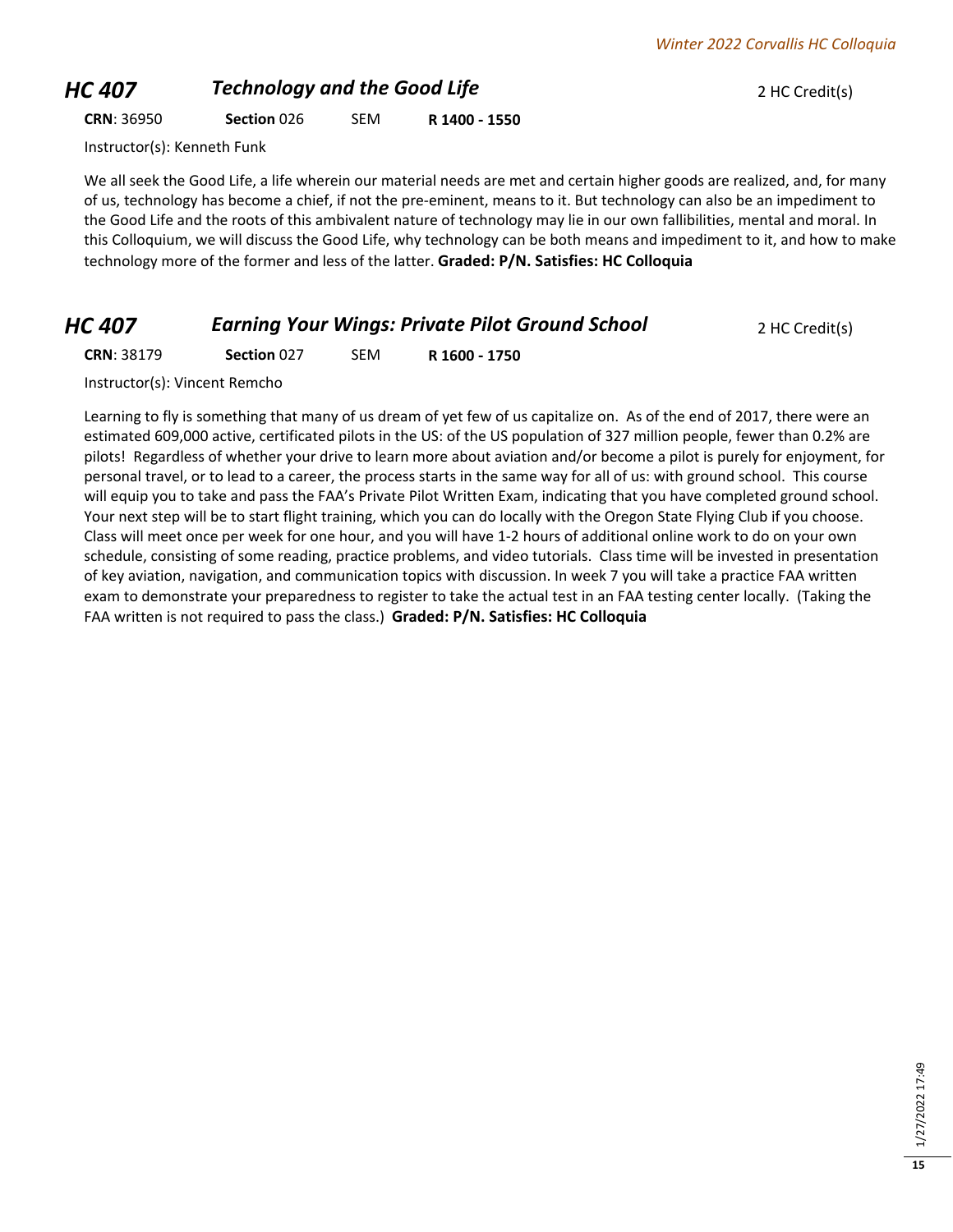## **HC 407** *What Is Creativity?* 2 HC Credit(s)

**CRN**: 37301 **Section** 028 SEM **M 1400 - 1550**

Instructor(s): Jeremy Townley

When we think about creativity, most of us privilege art: painting, sculpture, literature, and film. If we think a little harder, we might include dance, opera, photography, symphonic music, and theater, among other highbrow art forms. Yet why do we usually confine notions of creativity to the fine arts? Don't popular art (graphic novels, Hollywood movies, pop music, public graffiti-murals), not to mention other domains (architecture, computer science, engineering, math, physics), demand similar types of creativity? Is it possible to generalize patterns of thought and/or behavior from one creative endeavor to another? We will explore these and other questions through readings and films by creative practitioners and scholars, short written reflections, small-group and class discussions, informal presentations, a short synthesis essay, and a final creative project. **Graded: P/N. Satisfies: HC Colloquia**

## **HC 407 Learning Through Play 2 HC Credit(s) 2 HC Credit(s)**

**CRN**: 38180 **Section** 029 SEM **TR 900 - 950**

Instructor(s): Hannah Rempel

Likely you have noticed that most people would much rather play a game than sit in class. Games motivate people to learn in new ways; games are engaging; and games encourage learners to try something new without fearing failure. Educators know this and have created many educational games (some admittedly more fun than others). But can all games teach us something? In this class we'll explore how different games can encourage learning. We'll examine which types of games help us learn best, we'll research what learning scientists know about games, and we'll test games to see how well they stack up to our fun and learning criteria. Based on what we learn, we'll even create some games of our own. And yes, we'll play games along the way! **Graded: P/N. Satisfies: HC Colloquia**

| <b>HC 407</b>     | <b>Imaging the Universe</b> |     |               | 1 HC Credit(s) |
|-------------------|-----------------------------|-----|---------------|----------------|
| <b>CRN: 36254</b> | <b>Section 030</b>          | SEM | M 1700 - 1750 |                |
| $lath+l_n!$       |                             |     |               |                |

Instructor(s): Tom Carrico

Astrophotography will be the focal point for discovering the entire spectrum of the universe. Using your own camera, one you borrow from campus SMS, or a remote controlled telescope, you will be able to image the universe. Instruction will be given on how to process the images using software available for free. Your images will be used along with data from other sources like larger optical telescopes, radio telescopes, x-ray among others to reveal all the universe has to offer. There will be numerous opportunities to take images with a DSLR on clear evenings near campus (day/time flexible with alternative options based on your schedule). We will also have access to multiple nights with a remote controlled telescope to image the universe with even finer detail. Connection to this telescope will be via Zoom. It is up to you to decide if you want to use a DSLR, telescope or both! At the end of the class, you will have images you captured using a variety of image capture and processing technologies. **Graded: P/N. Satisfies: HC Colloquia**

**HC 407 Energy IQ Energy IQ Energy IQ** 2 HC Credit(s)

**CRN**: 38807 **Section** 031 SEM **TR 1600 - 1650**

Instructor(s): Skip Rochefort

The Energy landscape is dynamic! We will take both a qualitative and quantitative look at energy resources and uses in the United States. We will consider how energy is generated or obtained and consumed in the US. We will also explore the global implications of energy use and consumption. We will examine predominant and emerging technologies on both the resource and consumption sides. We will also examine the role of ethics, values, and public policy in influencing choices regarding energy use. Students will participate in and lead discussions, give presentations, and generate a personal energy philosophy/statement. **Satisfies: HC Colloquia**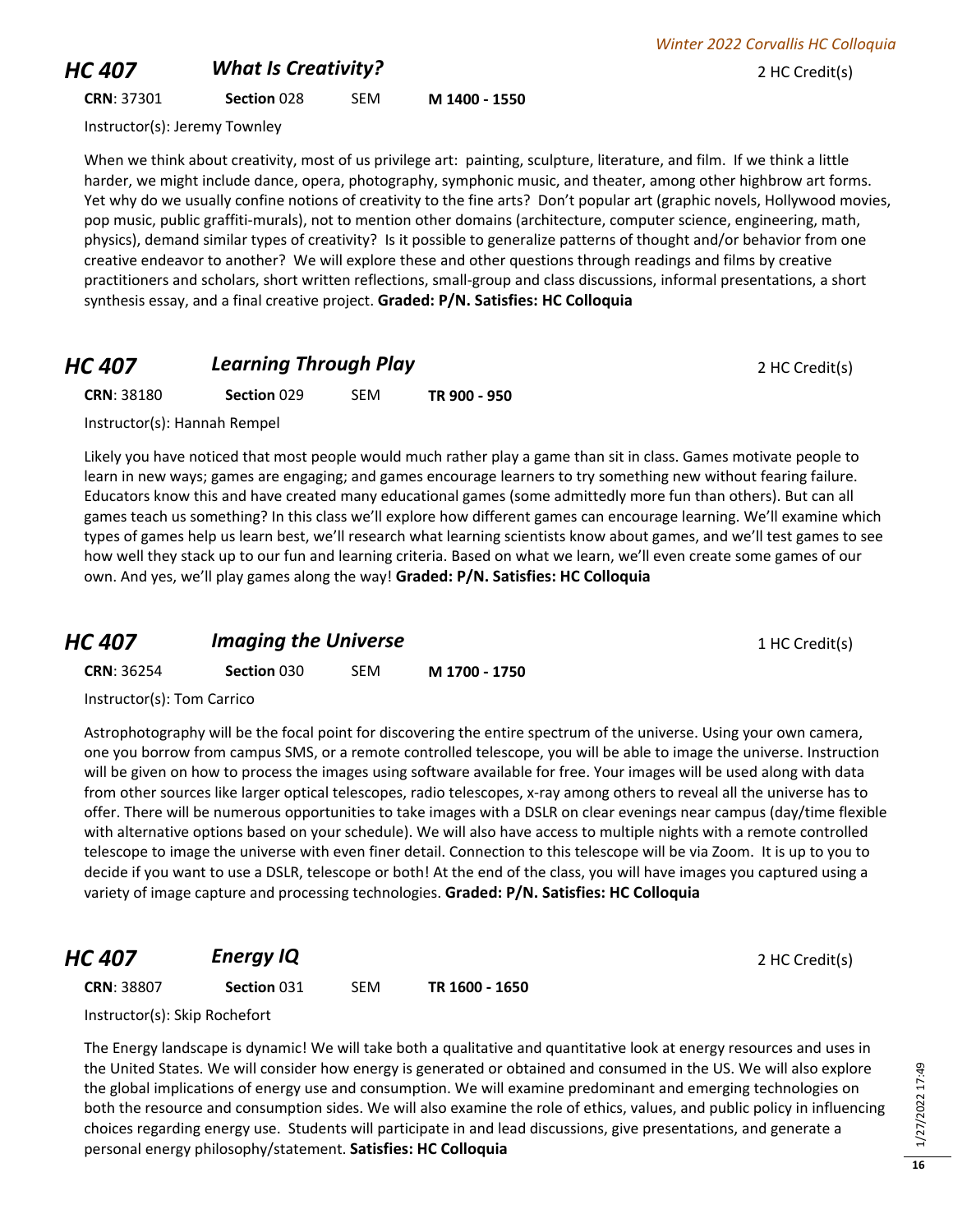## **HC 407 Soundscape Ecology 1 HC Credit(s)**

**CRN**: 38805 **Section** 032 SEM **F 1400 - 1550**

**Meets Weeks 1-5 Only**

Instructor(s): Dana Reason

An introduction to sound in the natural and human-made world using creative applications for analysis, sound studies, and more. Topics will include: the sound health of the planet; acoustic ecology; data to sound translations; multi-modal listening; and discovering the importance of sound in research in the fields of science, the arts, architectural and industrial engineering, and bio-health fields. Finally, students get to experience and discover the concept and practice of soundscape ecology and sonification. **Meets Weeks 1-5 Only. Satisfies: HC Colloquia**

## *HC 407* **Visual Rhetoric in Pop Music 1997 2 HC Credit(s)**

**CRN**: 40465 **Section** 033 SEM **MW 1200 - 1250**

Instructor(s): Brandy St. John

This colloquium will focus on analysis of the ways in which wardrobe, album artwork, music videos and more coalesce to create meaning and identity for popular musicians. We'll ask: what is being communicated in this image and how? We'll consider the intersections of art, expression, commerce, and branding and how visual rhetoric in popular music changes with cultural and media shifts. As your instructor, I'll draw on my twenty years of experience as a stylist in the music industry to elucidate the ways in which artists consciously and unconsciously create their image. The course will move chronologically, starting with pop icons of the fifties like Elvis, and moving up to modern day artists like Lil Nas X. Weekly discussions will focus on visual analysis of images using textual evidence to support our interpretations while considering the media and social contexts of the time period. Short readings will be taken from music magazines and websites, chosen to help us understand how an artist is perceived by the public. Weekly assignments will be in the form of visual collage: collecting images of a musician's wardrobe, make-up, poses, artwork, stage design, music videos and more. The collage will then be paired with a song and brief process memo that analyzes the visual rhetoric you've assembled. This writing will use textual evidence to support insightful interpretation that incorporates a dynamic mix of lenses like psychology, politics, and identity. For the final project, you'll choose an artist and create an original piece of visual rhetoric that is on-brand for that artist. This project can be: styling an outfit for your artist, writing a music video treatment, designing an album cover, or any visual project you successfully propose. This final project will include a twopage artist's statement about your visual choices and a summary of what you learned about visual meaning during our engagement with visual rhetoric in popular music. **Satisfies: HC Colloquia**

## *HC 407* **Writing About Music** *PHC 407* **Writing About Music**

**CRN**: 40579 **Section** 034 SEM **TR 1200 - 1250**

Instructor(s): Eric Hill

This class will focus on how we attempt to use words to discuss something that works outside of language. Does music defy description? Is it possible to employ concrete terms for something that, for many, remains abstract and/or subjective? Is writing about music like dancing about architecture? You will be asked to examine and respond to music and texts about music. Through in-class discussions, presentations, and assignments, you will discuss what you see as the values and limitations of these texts, as well as how they compare with your own written attempts to react to music. Much of the material you will be listening to and writing about will come from pieces that you bring in (some of it will be music that I subject you to). You will be writing about music through various forms of expression (description, review, analysis), explaining not only the characteristics of the music but also how context can affect your experience (live versus recorded, instrumental versus lyrics, visual components, etc.). You are not required to play an instrument or to know music theory, but we will go over some theoretical terms that may provide you with some basic vocabulary. **Graded: P/N. Satisfies: HC Colloquia**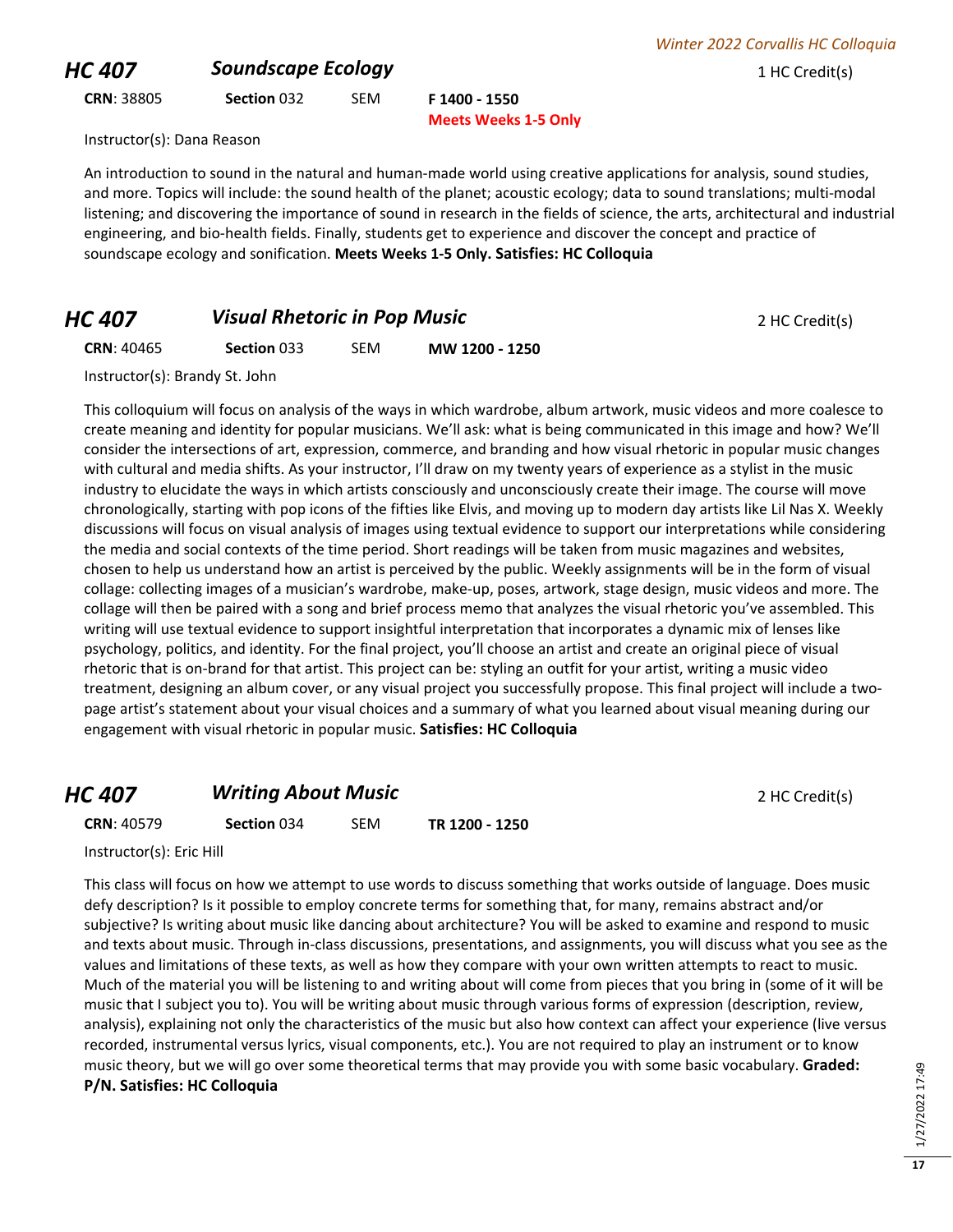# *HC 407* **The Holocaust in the Digital Age** 2 HC Credit(s)

**CRN**: 37107 **Section** 400 **online**

Instructor(s): Katherine Hubler

A "virtual tour" of Anne Frank's hiding place. Conversations with 3-D avatars of actual Holocaust survivors. Tweets from now-deceased Jewish passengers of the ill-fated St. Louis cruise-liner, forced to return to Europe on the eve of WWII after being denied entry into Cuba, the US, and Canada. As the World War Two era fades deeper into the recesses of the 20th century and the last survivors of Nazi persecution approach their nineties, scholars and educators are turning increasingly to the digital to preserve evidence, raise awareness, and prompt sober reflection about the Holocaust. While the technologies have become more sophisticated, new forms of media have actually been central to efforts to record survivor testimonies and bring perpetrators to justice since the end of World War Two. This class explores the historical intersection of the Holocaust and new media. It will also analyze how social media, visualizations, virtual reality, and artificial intelligence are currently being used by Holocaust researchers and educators during a time when awareness about the Holocaust is fading and antisemitic incidents are on the rise. **This is an Ecampus course. Tuition rates for Ecampus courses are different than on-campus courses and can be found at ecampus.oregonstate.edu/services/tuition. Satisfies: HC Colloquia**

#### **HC 407 Lady Detectives 2 HC Credit(s)**

**CRN**: 38115 **Section** 401 **online**

Instructor(s): Clare Braun

From Agatha Christie's Miss Marple to Kristen Bell's Veronica Mars, women have solved some of the dastardliest crimes of the detective genre both on the page and on the screen. We will look at a variety of texts and films featuring lady detectives—some very ladylike indeed, some decidedly not—to examine the cross-sections between gender and genre. How do these detectives use their performance of gender to solve mysteries? How do these stories challenge, reinforce, and/or complicate traditional notions of gender and crime? **This is an Ecampus course. Tuition rates for Ecampus courses are different than on-campus courses and can be found at ecampus.oregonstate.edu/services/tuition. Graded: P/N. Satisfies: HC Colloquia**

### *HC 407* **The World Inside: Society and Emotions 2 HC Credit(s)**

**CRN**: 40595 **Section** 403 **online**

Instructor(s): Terri Anderson

Are feelings innate and universal or are they socially created and historically and culturally determined? Emotions are generally seen as individually and privately experienced, but are actually deeply social. They are embedded in, constitutive of, and created by social interactions, social structures and institutions. This course will examine emotions from constructionist and interactionist perspectives. Our explorations will focus on contemporary American society, but will use several examples from other times and cultures to illustrate the socially constructed, experienced, and expressed nature of emotions. **This is an Ecampus course. Tuition rates for Ecampus courses are different than on-campus courses and can be found at ecampus.oregonstate.edu/services/tuition. Satisfies: HC Colloquia**

*Winter 2022 Corvallis HC Colloquia*

**18**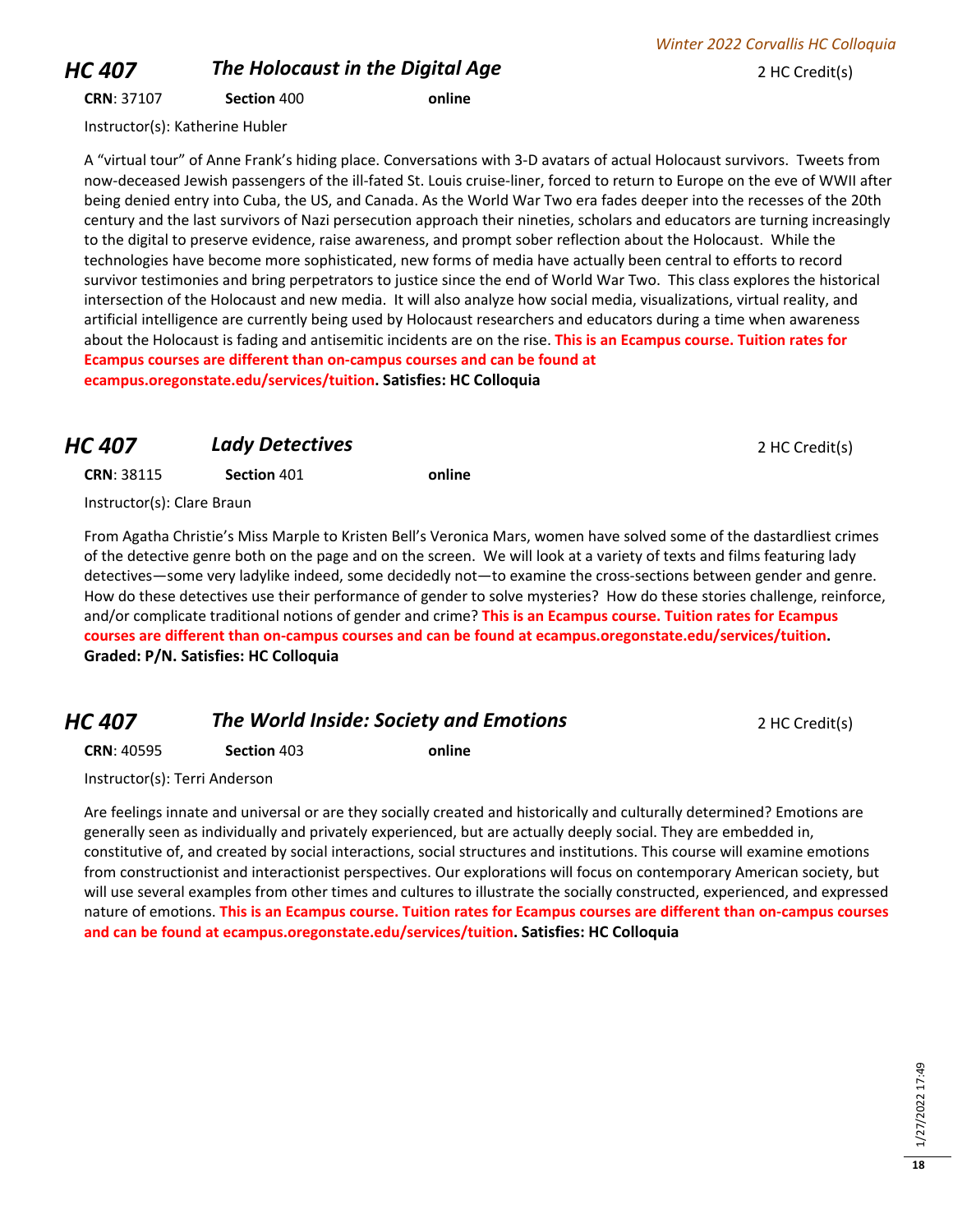#### *Introduction to Traditional Ecological Knowledge (TEK)*

2 HC Credit(s)

## *HC 407 / ENSC 407H*

*Choose one section. These are cross listed, so you should only register for one.* 

| <b>ENSC 407H CRN: 39587</b> | Section 400 | online |
|-----------------------------|-------------|--------|
| <b>HC 407 CRN: 39586</b>    | Section 402 | online |

Instructor(s): Samantha Hatfield

The goal of this course is to understand Traditional Ecological Knowledge (TEK) and sustainability practices from a Native American perspective, focusing on the Pacific Northwest but also addressing other Tribes nationally. The emphasis will be on techniques the Siletz have implemented and continue utilizing, but we will also incorporate other techniques from tribal perspectives in local and national areas, as well as how these utilizations coincide with agencies on local, state, and federal levels. This class will focus on how state and federal guidelines, laws, and regulations affect and implement tribal policies and tribal members. This course promotes TEK as a viable sustainability technique and teaches students and community members about further understanding TEK, in cooperation through agencies and policies such as treaties and NAGPRA on Indigenous lands, traditional areas, and cultural practices. **This is an Ecampus course. Tuition rates for Ecampus courses are different than on-campus courses and can be found at ecampus.oregonstate.edu/services/tuition. Satisfies: HC Colloquia**

| <b>PH 407H</b>    |             |            | The Weird World of Quantum Mechanics | 1 HC Credit(s) |
|-------------------|-------------|------------|--------------------------------------|----------------|
| <b>CRN: 34369</b> | Section 001 | <b>SEM</b> | F 1400 - 1450                        |                |

Instructor(s): Albert Stetz

Are photons real? Can you change the past by doing an experiment in the present? Can you kill Schrodinger's cat by looking at it? Is it true that a watched pot never boils? Can you send quantum information faster than the speed of light? Quantum mechanics is so weird, what is reality really like? These and many related questions have intrigued scientists since the birth of quantum mechanics almost a century ago. Much progress has been made, but there is a sense that we must drastically revise our understanding of reality, and no one is quite sure how to do that. These questions are partly philosophical and partly technical, but the technical part can be understood with a minimum of math and physics. In this course we will review the most bizarre aspects of quantum mechanics, look at the experiments that have been done to elucidate them, and discuss the philosophical ramifications. **Satisfies: HC Colloquia**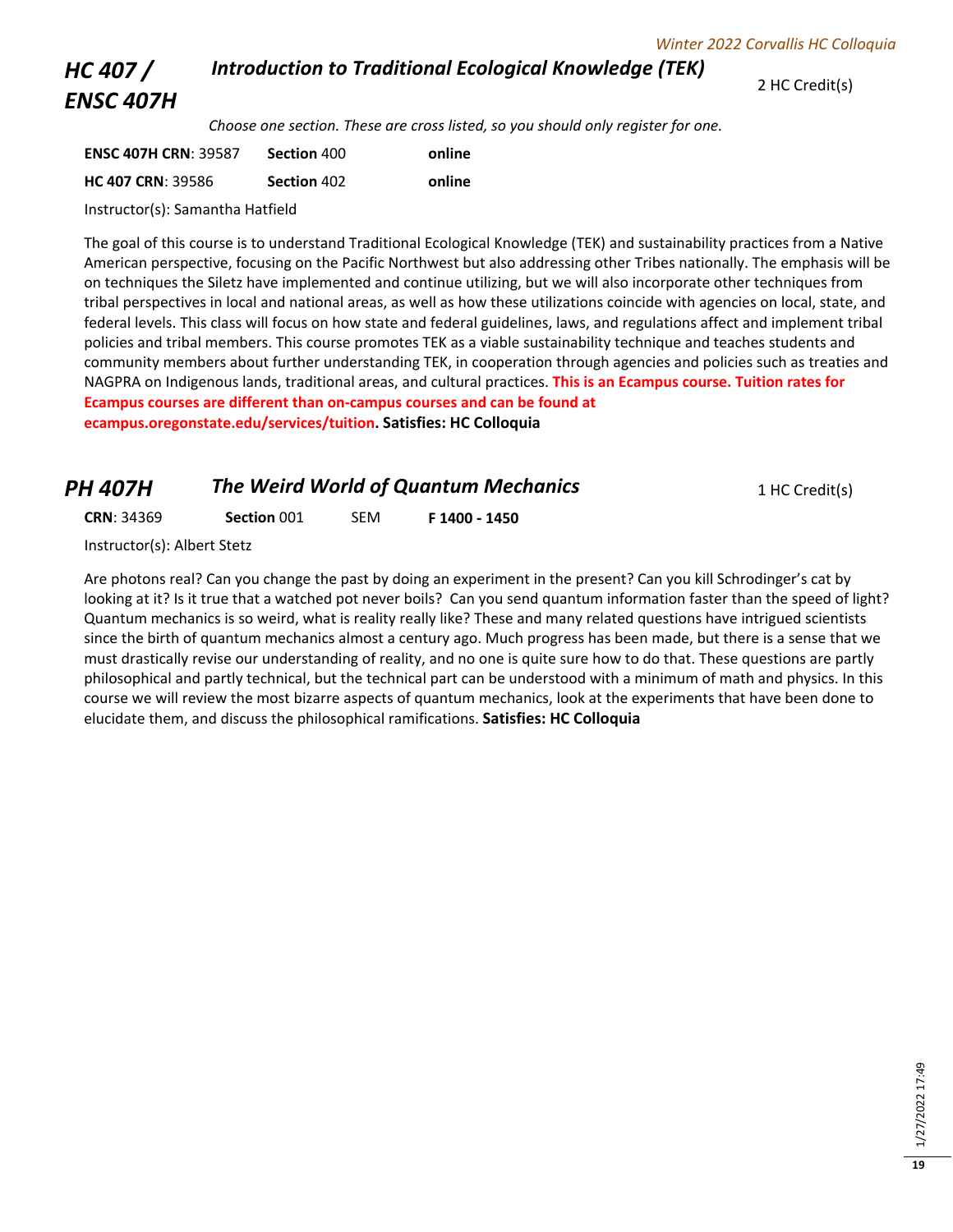# **Winter 2022 Corvallis HC Electives**

#### *BA 161H Innovation Nation - Awareness to Action* 2 HC Credit(s)

*This course is shared with a section for COB Dean's Academy students. Honors students should register for section 019 and choose either section 010, 012, or 014.*

| <b>CRN: 35423</b> | Section 019 | <b>REC</b> | F0900 - 0950   | Sandra Neubaum |
|-------------------|-------------|------------|----------------|----------------|
| <b>CRN: 35415</b> | Section 010 | LEC.       | TR 1100 - 1150 | Amy Neuman     |
| <b>CRN: 35418</b> | Section 012 | LEC.       | TR 1300 - 1350 | Amy Neuman     |
| <b>CRN: 35421</b> | Section 014 | LEC.       | TR 1400 - 1450 | Amy Neuman     |

First course in a two-course sequence. Begins a conversation on self-management, offering opportunities for active reflection on critical skill sets necessary for success in today's global market. Builds a foundation of entrepreneurial knowledge and gaining a competitive edge while becoming aware of your role in managing your own career. The section of BA 161H students take in Winter determines which section of BA 162H they will need in the Spring - instructors will help students match their winter and spring sections of the courses during class. **This course is shared with a section for COB Dean's Academy students. Honors students should register for section 019 and choose either section 010, 012, or 014. 2 out of the 3 OSU credits earned will count toward Honors College requirements.** RESTRICTIONS: For first-year students in the College of Business only. **Satisfies: HC Elective**

### **BA 213H Managerial Accounting** 4 HC Credit(s)

*This course is shared with a section for COB Dean's Academy students. Honors students should register for section 001*

**CRN**: 36946 **Section** 001 LEC **MW 1400 - 1550**

Instructor(s): Alan Fudge

Accounting information from the perspective of management users with an emphasis on data accumulation for product costing, planning, and performance evaluation and control. **This course is shared with a section for COB Dean's Academy students. Honors students should register for section 001.** PREREQS: BA 211/211H. RESTRICTIONS: For Business majors/minors only. Minimum of sophomore standing required. **Satisfies: HC Elective**

### **BA 223H Principles of Marketing A Principles of Marketing 4 HC Credit(s)**

*This course is shared with a section for COB Dean's Academy students. Honors students should register for section 001*

**CRN**: 36948 **Section** 001 LEC **MW 1000 - 1150**

Instructor(s): Ryann Reynolds-McIlnay

Covers concepts and principles used by marketing professionals. Designed explicitly for business majors, it's an introduction to the relationships between customers, products, and companies in a competitive and dynamically evolving marketplace. **This course is shared with a section for COB Dean's Academy students. Honors students should register for section 001.** PREREQS: ECON 201/201H. RESTRICTIONS: For Business majors/minors only. Minimum of sophomore standing required. **Satisfies: HC Elective**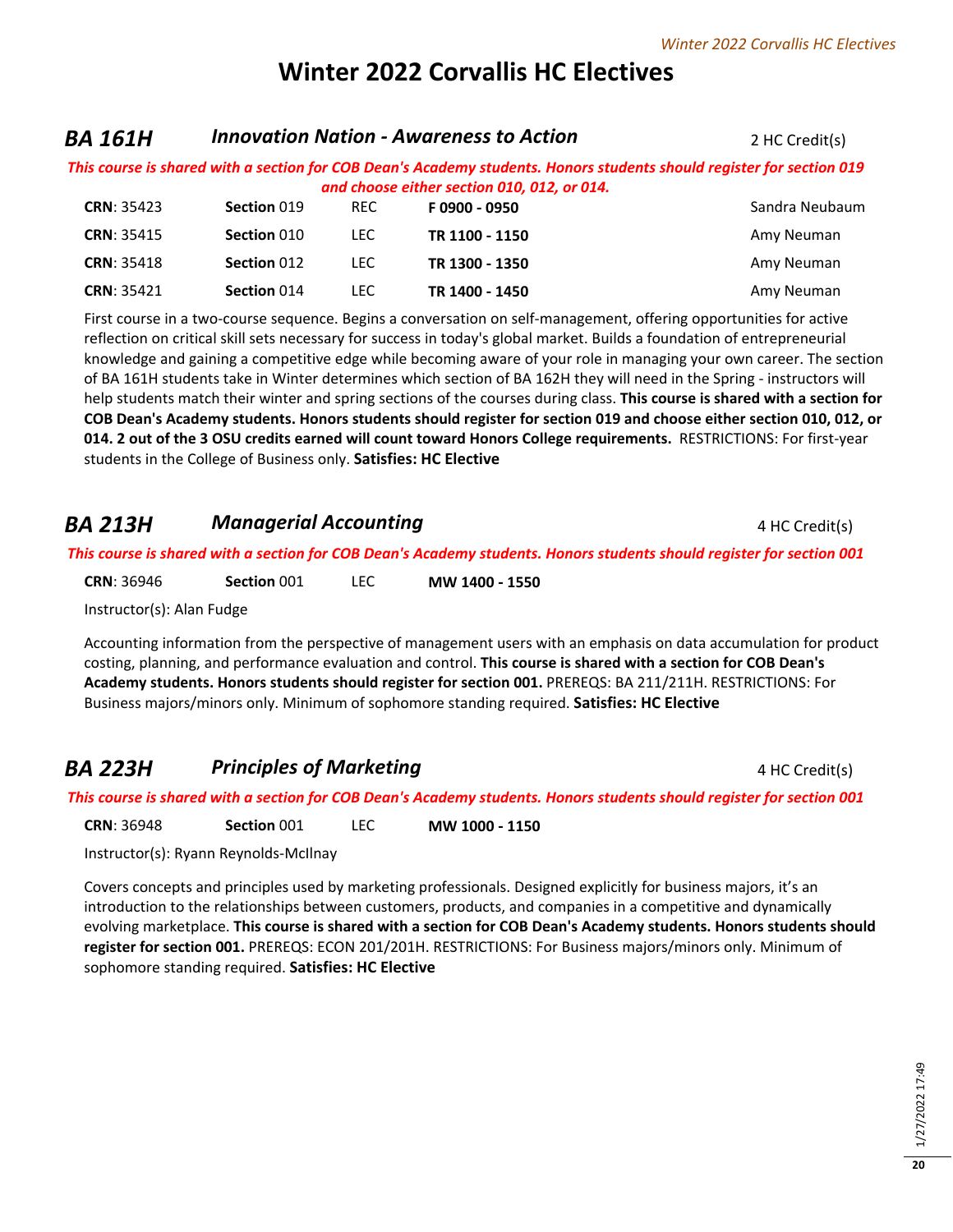#### *Winter 2022 Corvallis HC Electives*

#### **BA 275H** *Foundations of Statistical Inference* 4 HC Credit(s)

*This course is shared with a section for COB Dean's Academy students. Honors students should register for section 001*

**CRN**: 38161 **Section** 001 LEC **TR 1000 - 1150**

Instructor(s): Andy Olstad

An introductory course on statistical inference with an emphasis on business applications. Coverage includes descriptive statistics, random variables, probability distributions, sampling and sampling distributions, statistical inference for means and proportions using one and two samples, and linear regression analysis. **This course is shared with a section for COB Dean's Academy students. Honors students should register for section 001.** PREREQS: MTH 111 OR MTH 241 OR MTH 251/251H. RESTRICTIONS: For Business majors/minors only. Minimum of sophomore standing required. **Satisfies: HC Elective**

#### *BA 354H Managing Ethics and Corporate Social Responsibility* **4 HC Credit(s)**

*This course is shared with a section for COB Dean's Academy students. Honors students should register for section 001*

**CRN**: 38163 **Section** 001 LEC **TR 1200 - 1350**

Instructor(s): Borbala Csillag

Introduces contemporary issues that business professionals face making ethical and socially responsible decisions in an increasingly fast-paced, transparent, and global environment. This is a Writing Intensive Course. **This course is shared with a section for COB Dean's Academy students. Honors students should register for section 001.** PREREQS: (COMM 111/111H or COMM 114/114H or COMM 218/218H) and (WR 222 or WR 323 or WR 327/327H or HC 199). RESTRICTIONS: Business majors/minors only. Senior standing required. **Satisfies: HC Elective**

#### **BA 375H Applied Quantitative Methods 4 HC Credit(s) 4 HC Credit(s)**

*This course is shared with a section for COB Dean's Academy students. Honors students should register for section 001*

**CRN**: 38165 **Section** 001 LEC **TR 1400 - 1550**

Instructor(s): Andy Olstad

Introduces students to the basics of data science and data analytics for handling of large-scale databases. It provides an overview of the main data-analytic techniques and topics including data visualization, linear and nonlinear regression analysis, time series analysis and forecasting, classification, and clustering methods. **This course is shared with a section for COB Dean's Academy students. Honors students should register for section 001.** PREREQS: BA 275. RESTRICTIONS: Business majors/minors only. Minimum of junior standing required. **Satisfies: HC Elective**

## **BA 390H Principles of Marketing A Principles of Marketing A HC Credit(s)**

*This course is shared with a section for COB Dean's Academy students. Honors students should register for section 001*

**CRN**: 39588 **Section** 001 LEC **MW 1000 - 1150**

Instructor(s): Ryann Reynolds-McIlnay

Explores consumer and industrial markets, and activities and enterprises involved in distributing products to those markets. Develops an understanding of distribution processes, marketing problems, and marketing principles. **This course is shared with a section for COB Dean's Academy students. Honors students should register for section 001.** PREREQS: ECON 201/201H or AREC 250 or AEC 250 or AEC 251. RESTRICTIONS: For Business majors/minors only. Minimum of sophomore standing required. **Satisfies: HC Elective**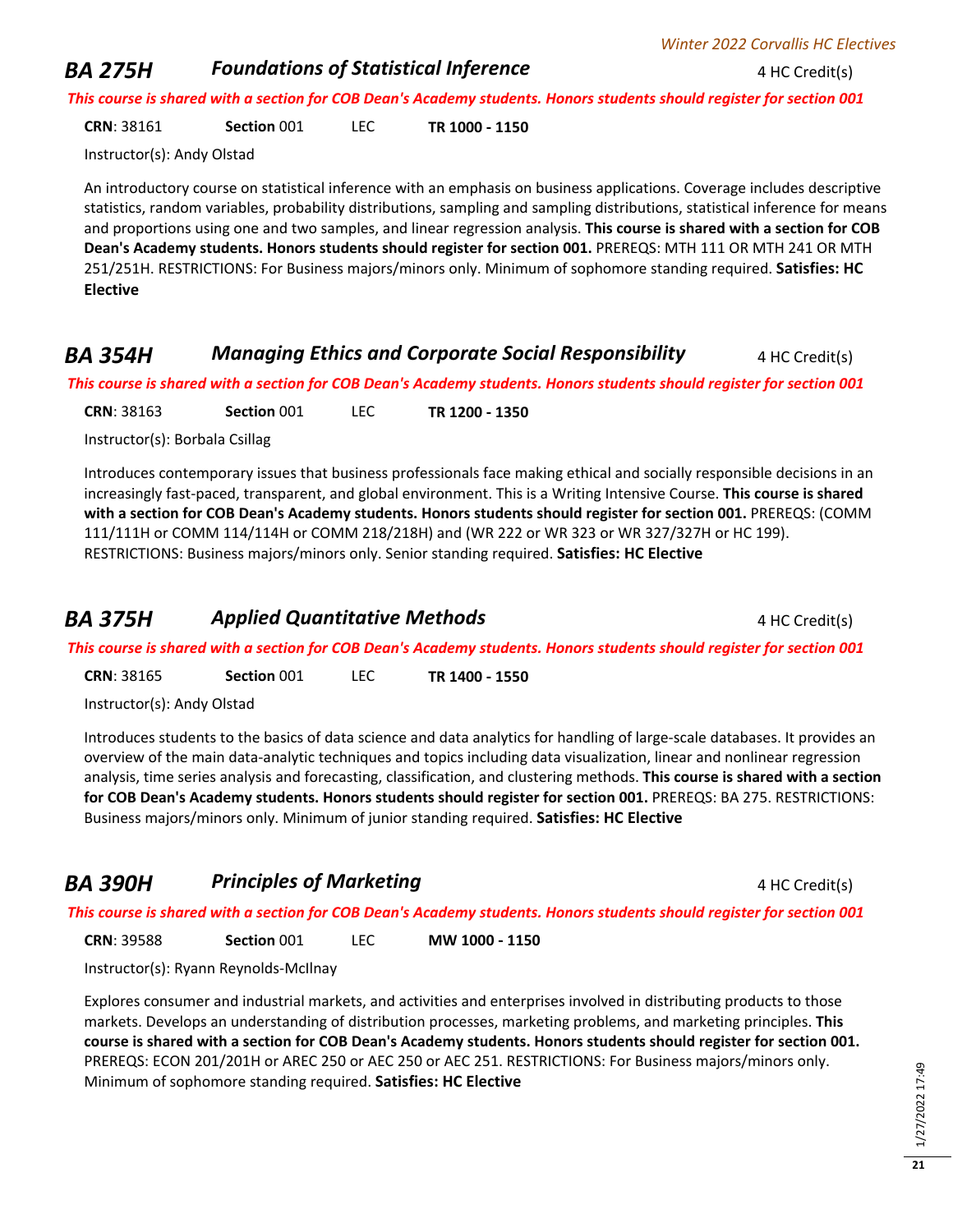**CRN**: 36336 **Section** 001 LEC **TR 1200 - 1320**

Instructor(s): Carmen Harjoe

The study of interactions between organisms and their biotic and abiotic environments at the population, community, ecosystem, and biosphere levels of organization. PREREQS: (BI 211/211H and BI 212/212H and BI 213/213H) or (BI 221/221H and BI 222/222H and BI 223/223H) or (BI 204 and BI 205 and BI 206). **Satisfies: HC Elective**

*Register for all three sections*

## **CBEE 212H Energy Balances** 1 HC Credit(s)

| <b>CRN: 33943</b> | Section 001 | TEC.       | MF 1400 - 1450 |
|-------------------|-------------|------------|----------------|
| <b>CRN: 33944</b> | Section 010 | RFC.       | W 1400 - 1450  |
| <b>CRN: 33945</b> | Section 020 | <b>STU</b> | T 1300 - 1350  |

Instructor(s): Jeff Nason

Energy balances, thermophysical and thermochemical calculations. **1 out of the 3 OSU credits earned counts toward Honors College requirements. Lecture and recitation common with non-honors.** PREREQS: MTH 252/252H. RESTRICTIONS: For Engineering students only. Minimum of sophomore standing required. **Satisfies: HC Elective**

## **CH 362H Experimental Chemistry I CH 362H Experimental Chemistry I 3 HC Credit(s)**

*Register for the lecture and one lab. Contact Chemistry department to register.* 

| <b>CRN</b> : 31763 | Section 001 | TEC. | M 1600 - 1650  |
|--------------------|-------------|------|----------------|
| <b>CRN</b> : 31764 | Section 010 | I AB | TR 800 - 1120  |
| <b>CRN: 37285</b>  | Section 011 | I AB | TR 1300 - 1620 |
| <b>CRN</b> : 31765 | Section 012 | I AB | WF 1200 - 1520 |

Instructor(s): Neal Sleszynski & Amila Liyanage

Advanced integrated laboratory course for sophomore level chemistry majors and biochemistry and biophysics majors concentrating on organic synthesis, thermochemistry and spectroscopic methods of identification. Students learn first hand techniques of: vacuum distillation, oxygen bomb calorimetry, infrared spectroscopy, and 1-D and 2-D NMR methods. **Must contact Chemistry department to register.** PREREQ: CH 361/361H AND CH 335. CH 335 can be taken concurrently. RESTRICTIONS: For Chemistry and Biochemistry/Biophysics majors only. **Course Fee \$44.00. Fee is nonrefundable. Additional no-show-drop fee. Satisfies: HC Elective**

**CH 462H Experimental Chemistry II CH 462H Experimental Chemistry II All Agency** 3 HC Credit(s)

*Register for both lecture and lab. Contact Chemistry department to register.* 

| <b>CRN: 31766</b> | Section 001 | TEC. | W 1300 - 1350                  |
|-------------------|-------------|------|--------------------------------|
| <b>CRN: 31767</b> | Section 010 | I AB | W 1400 - 1650<br>F 1300 - 1650 |

Instructor(s): Christine Pastorek

Advanced integrated laboratory course for junior level chemistry majors concentrating on physical and analytical chemistry of polymers and materials. Students synthesize a synthetic rock, zeolite, and make PMMA, a polymer. Students learn first hand techniques of: PXRD, INAA, DSC, TGA, GPC, electrochemistry, reaction kinetics by flash photolysis, pulsed polarography and ASV. **Must contact Chemistry department to register.** PREREQ: CH 362/362H AND CH 441 AND (CH 324 OR CH 461/461H). CH 441 can be taken concurrently. CH 422 is recommended. **Course Fee \$44.00. Fee is non-refundable. Additional no-show-drop fee. Satisfies: HC Elective**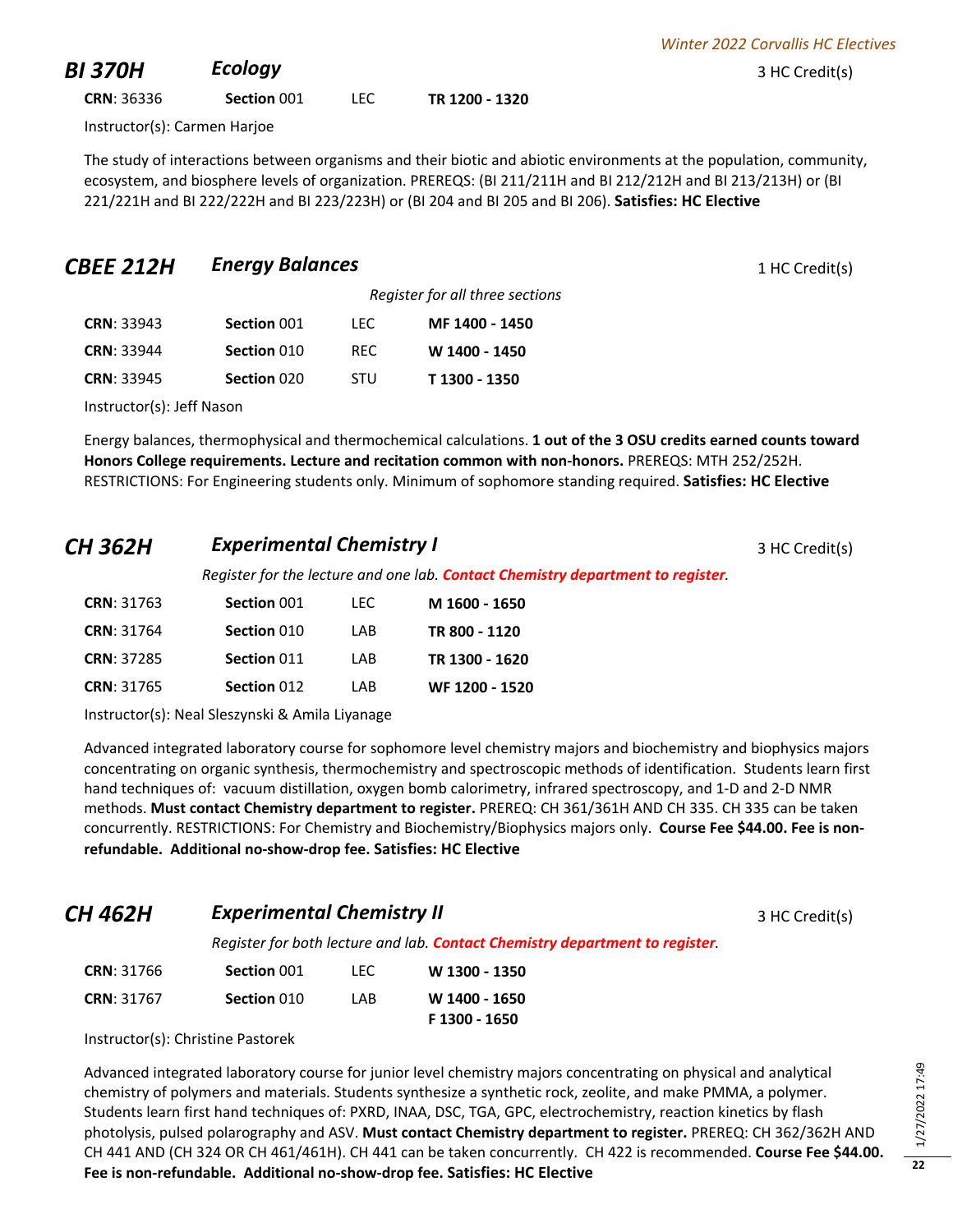## **CHE 332H •• Transport Phenomena II** 1 HC Credit(s)

*Register for the lecture and the studio*

| <b>CRN: 34151</b> | Section 001 | LEC.       | TR 1200 - 1250 |
|-------------------|-------------|------------|----------------|
|                   |             |            | <b>GRP MID</b> |
| <b>CRN: 34150</b> | Section 010 | <b>STU</b> | MW 1300 - 1350 |

Instructor(s): Skip Rochefort

A unified treatment using control volume and differential analysis of heat transfer, prediction of heat transport properties, and introduction to heat transfer operations. Lecture is common with non-honors courses. **1 out of the 3 OSU credits earned counts toward Honors College requirements.** PREREQ: CHE 311 AND CHE 331/331H. RESTRICTIONS: Must be enrolled in the College of Engineering. **Satisfies: HC Elective**

## **CS 325H Analysis of Algorithms Analysis of Algorithms 4 HC Credit(s)**

**CRN**: 35112 **Section** 001 LEC **TR 1400 - 1550**

Instructor(s): Juli Coffman

In this class, you will master algorithmic techniques such as dynamic programming and divide-and-conquer and learn how to argue that your algorithms are correct and fast. You will apply this knowledge to tackling problems from the International Collegiate Programming Contest. PREREQ: CS 261 AND (CS 225 OR MTH 231). RESTRICTIONS: Must be enrolled in the College of Engineering. Not for Computer Science Double Degree students. **Satisfies: HC Elective**

## *H* **100H Introduction to Public Health A A A A A 4 A C** redit(s)

**CRN**: 33946 **Section** 001 LEC **TR 1000 - 1150**

Instructor(s): Viktor Bovbjerg

This survey course covers the basic elements of public health and application of public health action, along with related complex ethical and political issues. Topics range from infectious disease outbreaks and control, to the role of diet and physical activity in chronic disease, to the intersection of emergency services and preparedness with public health. We will focus on experiential and tailored learning: several sessions will be in the field–at work sites, agricultural operations, public health agencies, and natural environments. A major element of the course is a student-directed exploration of a public health topic of interest to each student. **Course Fee: \$13. Satisfies: HC Elective**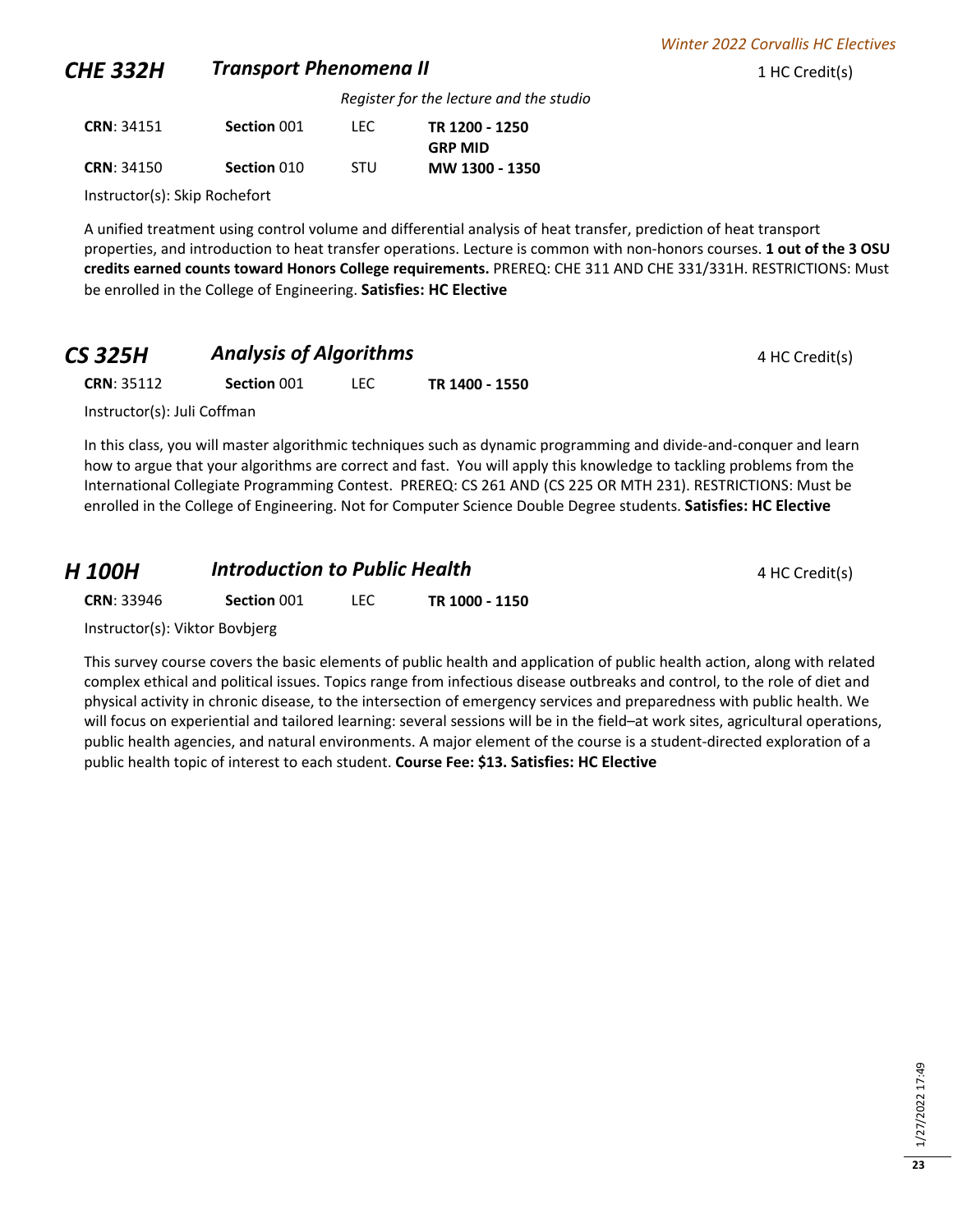# **HC 409 Conversants Conversants 1** HC Credit(s)

**CRN**: 30956 **Section** 005 PRAC

Instructor(s): Leanna Dillon

The INTO OSU Cultural Ambassador Conversant Program provides an opportunity for honors students to earn credit while participating in a mutual cultural exchange. Participating honors students commit to meeting on average one hour per week with their international partner, keep a log of the times and places they met and the topics discussed, and complete a 2 page reflections paper due at the end of the term. Program information including the application process, is available at https://intoosu.oregonstate.edu/volunteer#CACP-Volunteers. Students must meet with an HC advisor to complete a Learning Agreement. Applications must be submitted online no later than the end of week 1. **Graded: P/N. Satisfies: HC Elective**

## **HC 409 Civic Engagement Civic Engagement** 1 HC Credit(s)

**CRN**: 33708 **Section** 007 PRAC

Instructor(s): Leanna Dillon

The Center for Civic Engagement provides an opportunity for honors students to earn credit while participating in an ongoing community engagement project within the local community. Participating honors students commit to serving on average 2-3 hours per week within their project site, keep track of their service hours, and complete a 2 page reflection paper due at the end of the term. Additional information, including placement opportunities, is available at: https://sli.oregonstate.edu/cce. Students must meet with an HC advisor to complete a Learning Agreement and a CCE staff member to discuss placement opportunities. Placement must take place prior to the start of the term. **Graded: P/N. Satisfies: HC Elective**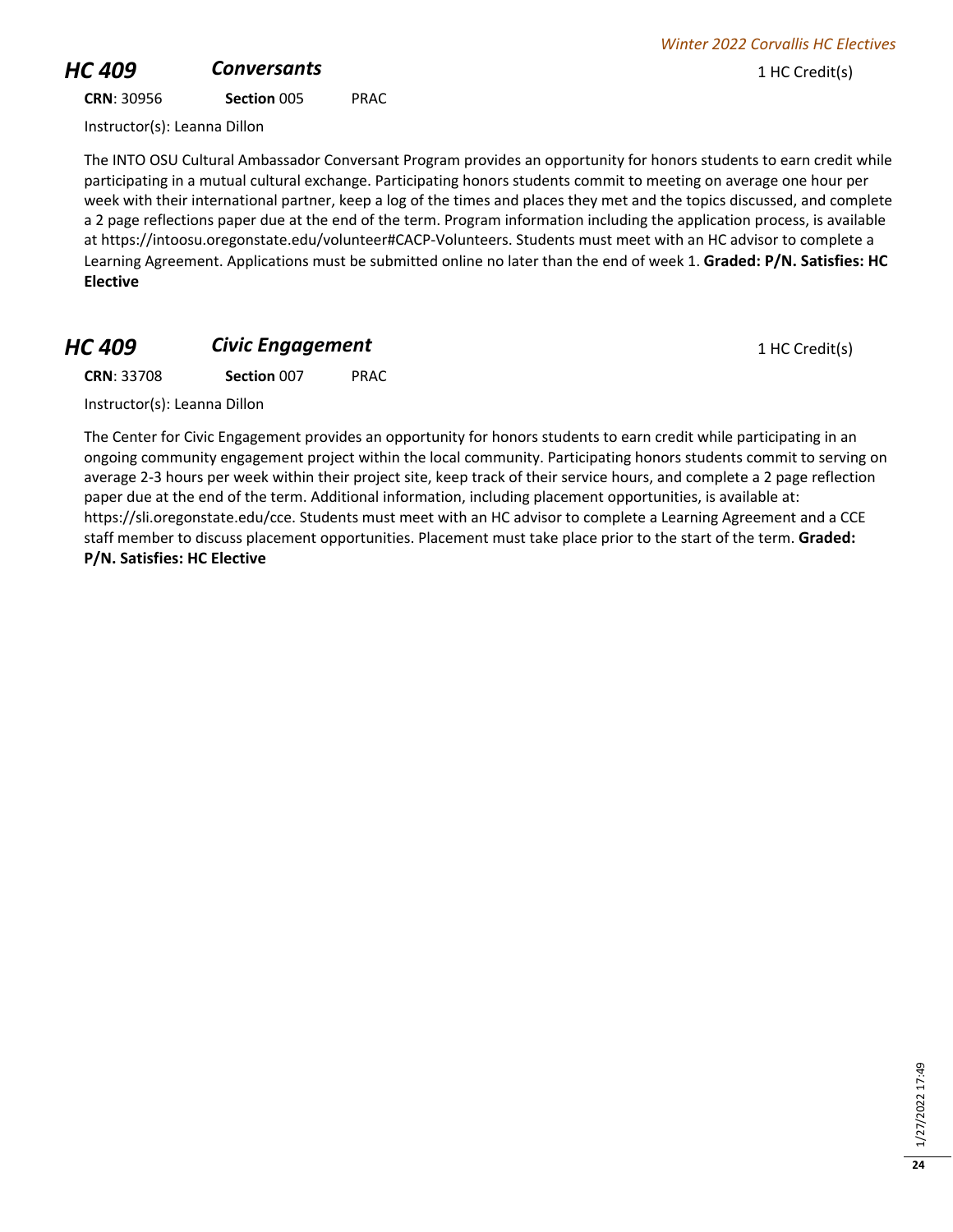#### **ME 383H Mechanical Component Design** 1 HC Credit(s)

*Register for the lecture and the lab*

| <b>CRN: 35301</b> | Section 001 | LEC. | TR 830 - 950  |
|-------------------|-------------|------|---------------|
| <b>CRN: 35302</b> | Section 010 | I AB | F 1000 - 1150 |

Instructor(s): Bradley Camburn

Failure analysis and design of machine components. **1 out of the 4 OSU credits earned counts toward Honors College requirements. Lecture is shared with non-honors section.** PREREQS: ME 316 and ME 250 and ENGR 212/212H and ENGR 213. ME 250 can be taken concurrently. RESTRICTIONS: For Manufacturing, Mechanical, or Industrial Engineering majors only. Must be enrolled in the College of Engineering. Minimum of junior standing is required. **Satisfies: HC Elective**

#### *ME 430H* **System Dynamics and Control ADD 6 Assume A HC Credit(s)**

**CRN**: 38182 **Section** 001 LEC **MW 1000 - 1150**

Instructor(s): Joseph Davidson

Modeling and analysis of linear continuous systems in time and frequency domains. Fundamentals of single-input-singleoutput control system design. PREREQS: ME 317/317H or (ECE 351 and ECE 352 and ENGR 212/212H). RESTRICTIONS: For Mechanical Engineering students only. Must be enrolled in the College of Engineering. Senior standing required. **Satisfies: HC Elective**

### **ME/NSE 312H Thermodynamics** 4 HC Credit(s)

*Manufacturing and Mechanical Engineering majors should register for ME 312H Nuclear Engineering majors should register for NSE 312H*

| <b>ME 312H CRN: 39596</b>  | <b>Section 001 LEC</b> | TR 1000 - 1150 |
|----------------------------|------------------------|----------------|
| <b>NSE 312H CRN: 39598</b> | <b>Section 001 LEC</b> | TR 1000 - 1150 |

Instructor(s): Deborah Pence

Analyzes exergy destruction, machine and cycle processes, law of corresponding states, non-reactive gas mixtures, reactive mixtures, thermodynamics of compressible fluid flow. PREREQS: ME 311/311H or NSE 311/311H or NE 311/311H. RESTRICTIONS: Must be enrolled in the College of Engineering. Manufacturing and Mechanical Engineering majors/minors should register for ME 312H. Minimum of Junior standing required. Nuclear Engineering majors should register for NSE 312H. **Satisfies: HC Elective**

| MTH 252H          | <b>Integral Calculus</b> |      |                                                                                                               | 4 HC Credit(s) |
|-------------------|--------------------------|------|---------------------------------------------------------------------------------------------------------------|----------------|
|                   |                          |      | Choose one lecture section. MTH 252H does not have a recitation section. That hour is built into the lecture. |                |
| <b>CRN: 31768</b> | Section 001              | TEC. | WF 1000 - 1150                                                                                                | Scott Peterson |
| <b>CRN: 34262</b> | Section 002              | TEC. | TR 1400 - 1550                                                                                                | Sara Clark     |

| <b>CRN: 35067</b> | Section 003 | LEC. | TR 1200 - 1350 | Sara Clark                                                                                                                 |
|-------------------|-------------|------|----------------|----------------------------------------------------------------------------------------------------------------------------|
|                   |             |      |                | The integral is the second big idea in calculus. In the same way that the derivative measures rate of change, the integral |
|                   |             |      |                | measures net change. Applications in physics, engineering and geometry are numerous. PREREQ: MTH 251/251H.                 |

**Course Fee \$10. Satisfies: HC Elective**

**25**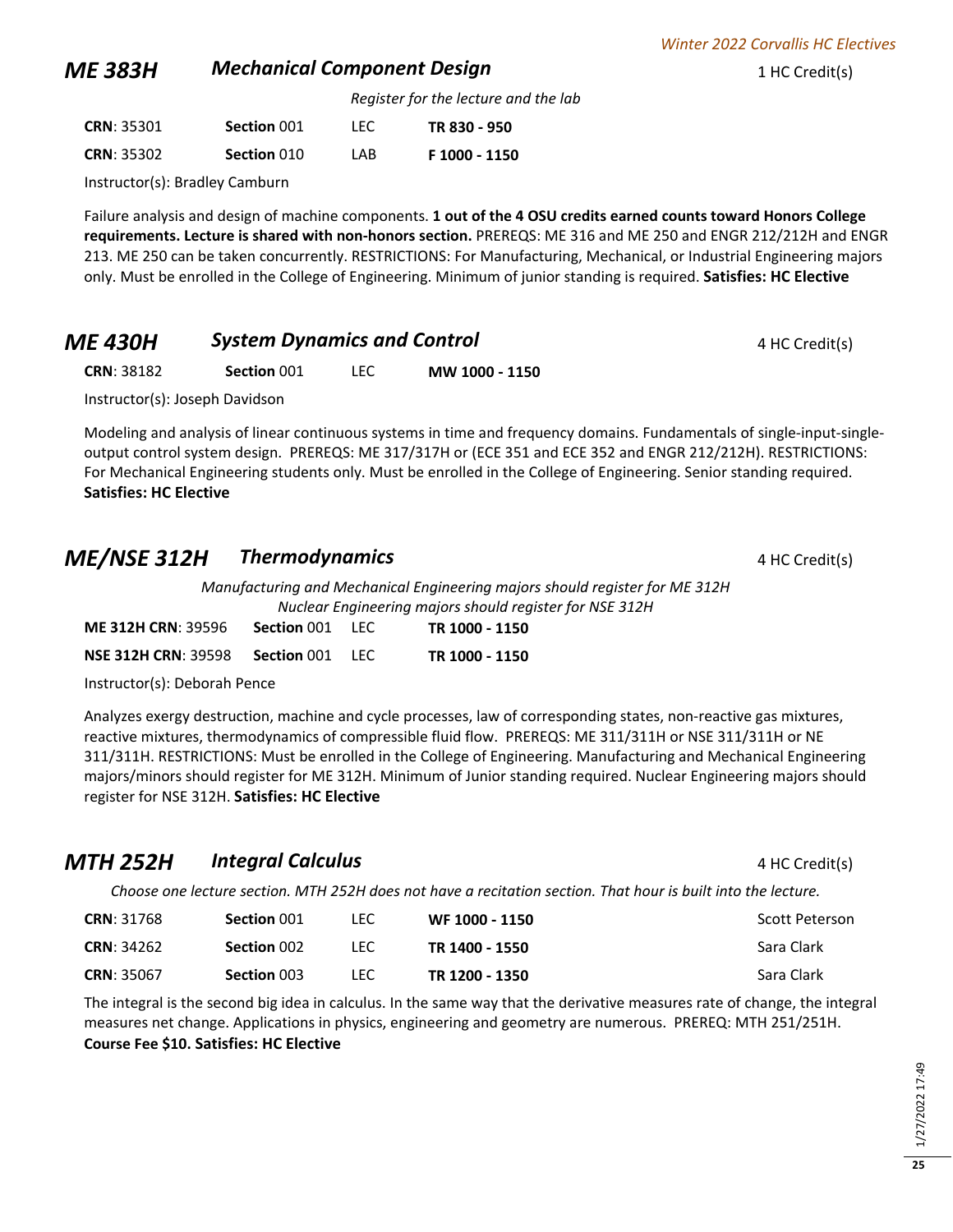**MTH 254H** *Vector Calculus I* 4 HC Credit(s)

*MTH 254H does not have a recitation section. That hour is built into the lecture.*

**CRN**: 32928 **Section** 001 LEC **WF 1400 - 1550**

Instructor(s): Scott Peterson

Vectors and geometry: coordinate systems, scalar product. Real-Valued Functions of Several Variables: partial and directional derivatives, gradient, extreme values. Multiple Integrals: change of coordinates, applications. Vector valuedfunctions: arc length and curvature of space curves, normal and tangential components of acceleration. PREREQ: MTH 252/252H. **Course Fee \$10. Satisfies: HC Elective**

## **MTH 255H** *Vector Calculus II* **A 1 4** HC Credit(s)

*MTH 255H does not have a recitation section. That hour is built into the lecture.*

**CRN**: 32801 **Section** 001 LEC **WF 1400 - 1550**

Instructor(s): Hoe Woon Kim

Introduction to vector analysis: line integrals and work, conservative fields, surface integrals and flux, divergence, curl, and the theorems of Gauss and Stokes. Emphasis on geometric intuition, not just computation. Especially suitable for those with an interest in physics and engineering, as well as mathematics. PREREQ: MTH 254/254H. **Course Fee \$10. Satisfies: HC Elective**

## **MTH 256H Applied Differential Equations 4 HC Credit(s)**

*Choose one lecture section. MTH 256H does not have a recitation section. That hour is built into the lecture.*

| <b>CRN: 31769</b> | Section 001 | LEC | WF 1200 - 1350 | Filix Maisch |
|-------------------|-------------|-----|----------------|--------------|
| <b>CRN: 34716</b> | Section 003 | LEC | WF 1600 - 1750 | Filix Maisch |

First order linear and nonlinear equations, and second order and higher order linear equations, Laplace transform, and applications appropriate for science and engineering. PREREQ: MTH 254/254H. **Satisfies: HC Elective**

| <b>MTH 264H</b>               | <b>Introduction to Matrix Algebra</b> |      |                                                                                                                        | 2 HC Credit(s) |
|-------------------------------|---------------------------------------|------|------------------------------------------------------------------------------------------------------------------------|----------------|
| <b>CRN: 36952</b>             | Section 001                           | LEC. | WF 1200 - 1350<br><b>Meets Weeks 1-5 Only</b>                                                                          |                |
| Instructor(s): Torrey Johnson |                                       |      |                                                                                                                        |                |
|                               |                                       |      | Introduction to matrix algobra: systematic solution to systems of linear equations; linear transformations; ejgenvalue |                |

Introduction to matrix algebra: systematic solution to systems of linear equations; linear transformations; eigenvalue problems. **Meets Weeks 1-5 Only.** PREREQS: MTH 252/252H. MTH 254/254H is recommended. **Satisfies: HC Elective**

#### **MTH 265H Introduction to Series** 2 HC Credit(s)

**CRN**: 36953 **Section** 001 LEC **WF 1200 - 1350**

**Meets Weeks 6-10 only**

Instructor(s): Torrey Johnson

Convergence and divergence of numerical series, including geometric series. Series of functions. Power series and their analytic properties. Taylor series expansions and Taylor polynomials. **Meets Weeks 6-10 only.** PREREQS: MTH 252/252H. **Satisfies: HC Elective**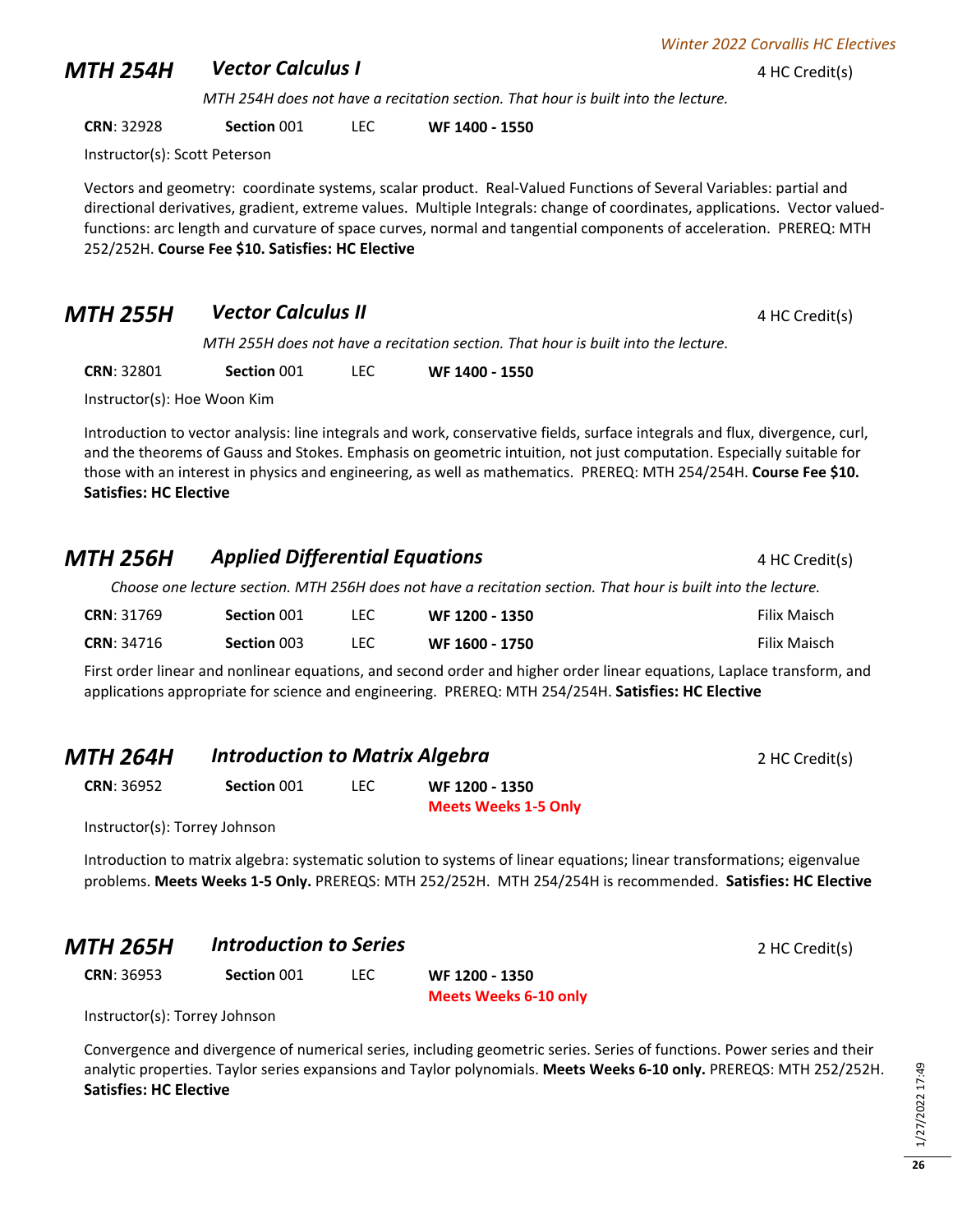#### **NSE/ME 312H Thermodynamics 1 AMPLE 4 HC Credit(s)**

*Manufacturing and Mechanical Engineering majors should register for ME 312H Nuclear Engineering majors should register for NSE 312H*

| <b>ME 312H CRN: 39596</b>  | Section 001 | . I FC | TR 1000 - 1150 |
|----------------------------|-------------|--------|----------------|
| <b>NSE 312H CRN: 39598</b> | Section 001 | - LEC  | TR 1000 - 1150 |

Instructor(s): Deborah Pence

Analyzes exergy destruction, machine and cycle processes, law of corresponding states, non-reactive gas mixtures, reactive mixtures, thermodynamics of compressible fluid flow. PREREQS: ME 311/311H or NSE 311/311H or NE 311/311H. RESTRICTIONS: Must be enrolled in the College of Engineering. Manufacturing and Mechanical Engineering majors/minors should register for ME 312H. Minimum of Junior standing required. Nuclear Engineering majors should register for NSE 312H. **Satisfies: HC Elective**

| <b>PSY 301H</b> | <b>Research Methods in Psychology</b> | 4 HC Credit(s) |
|-----------------|---------------------------------------|----------------|
|-----------------|---------------------------------------|----------------|

**CRN**: 39597 **Section** 001 LEC **TR 1400 - 1550**

Instructor(s): Raechel Soicher

Study of scientific methodology in psychology, including experimental and observational techniques. Topics include problem identification and hypothesis formation, research design, application of statistics, collection and interpretation of data, computer usage, and research report writing. PREREQS: PSY 201/201H and PSY 202/202H and ST 351/351H. **Satisfies: HC Elective**

#### **PSY 340H Cognitive Psychology ADM ACC**redit(s)

**CRN**: 36954 **Section** 001 LEC **TR 1000 - 1150**

Instructor(s): Jason McCarley

We will explore theories and findings from cognitive psychology—the study of the mind—and consider what they tell us about real-world tasks such as driving, studying, making financial decisions, or giving eyewitness testimony. Along the way, we will recreate some classical experiments on attention, memory, and decision making, and read some cuttingedge research on the role of our mental processes in our everyday performance. RESTRICTIONS: Minimum of sophomore standing required. PREREQS: PSY 201/201H and PSY 202/202H. **Satisfies: HC Elective**

## **PSY 399H Honors Psychology Research** 1 HC Credit(s)

**CRN**: 38203 **Section** 001 LEC **M 1500 - 1550**

Instructor(s): Juan Hu

Explore opportunities in research labs and develop essential research skills necessary to be a productive member of a research team. Discuss how undergraduate theses are completed in research labs. Document skills for graduate school and job applications. **Graded: P/N. Satisfies: HC Elective**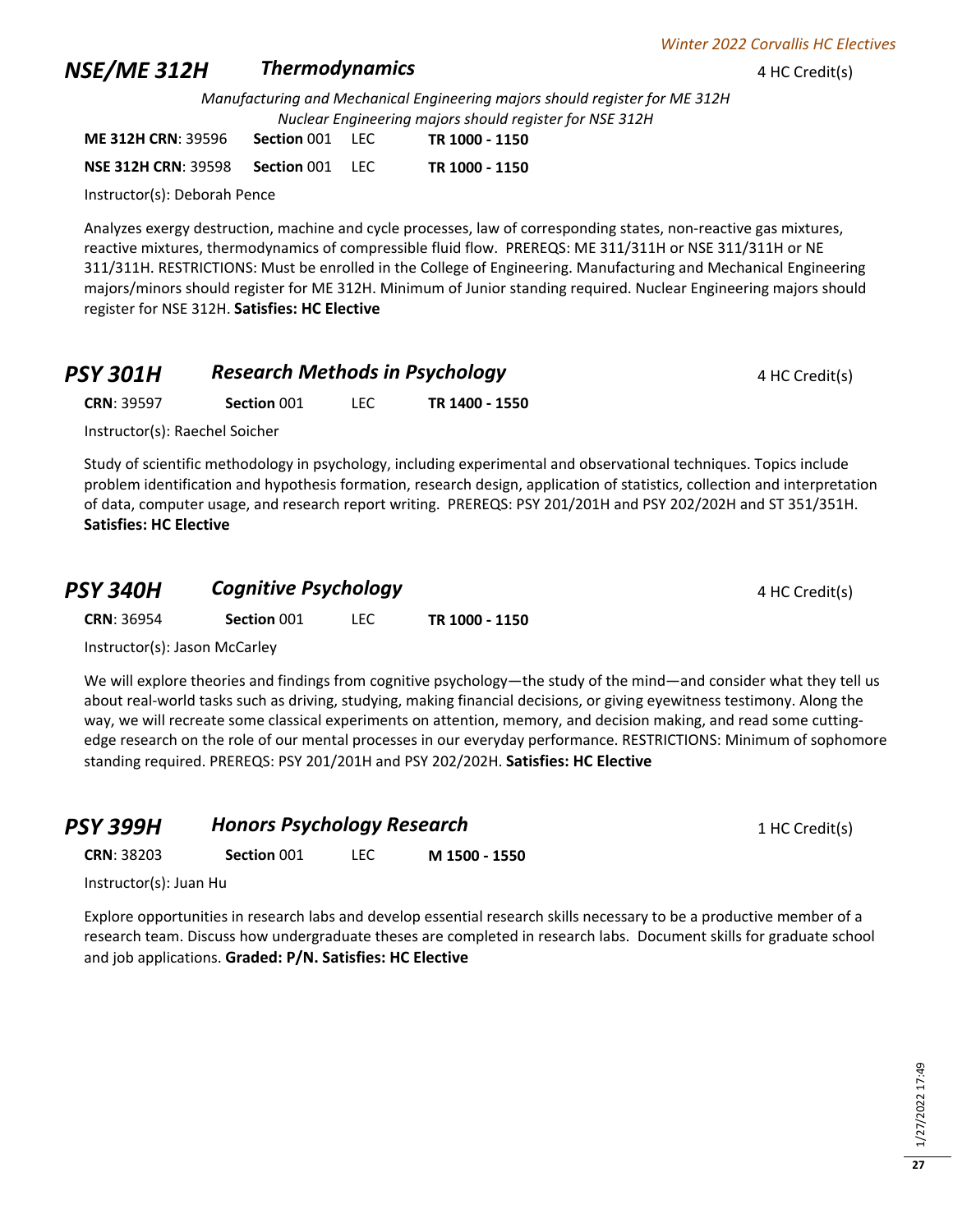# **Winter 2022 Corvallis HC Thesis options**

| HC 408            | <b>Thesis Stage 1: Plan</b><br><b>First-Year Students, Last Name H-N</b><br>Choose one section |    |               | 1 HC Credit(s)  |
|-------------------|------------------------------------------------------------------------------------------------|----|---------------|-----------------|
|                   |                                                                                                |    |               |                 |
| <b>CRN: 39591</b> | Section 004                                                                                    | WS | M 1600 - 1650 | Jeremy Townley  |
| <b>CRN: 39592</b> | Section 005                                                                                    | WS | T 1500 - 1550 | Kassena Hillman |
| <b>CRN: 39603</b> | Section 006                                                                                    | WS | W 1800 - 1850 | LeeAnn Baker    |
| <b>CRN: 39602</b> | Section 007                                                                                    | WS | T 1400 - 1450 | Jeremy Townley  |
| <b>CRN: 39593</b> | Section 008                                                                                    | ws | F 1100 - 1150 | Eric Hill       |

HC 408 Stage 1 will introduce you to the Thesis Success in Stages (TheSIS)process, as well as to some of the research happening at OSU and how undergraduate students can take part. You'll explore ways that your own interests, academic or otherwise, can be a springboard to a thesis topic, and discover the benefits of doing a thesis that go well beyond your time at OSU. By the end of the term, you'll have a (flexible) plan of action in place for the years ahead. A required course for all first-year and transfer students to be taken during the first three terms in the Honors College. **Graded: P/N. Satisfies: HC Elective / Thesis**

| <b>HC 408</b>     | <b>Thesis Stage 2: Explore &amp; Build</b> |            |                                  | 1 HC Credit(s) |
|-------------------|--------------------------------------------|------------|----------------------------------|----------------|
|                   |                                            |            | Choose one section               |                |
| <b>CRN: 32800</b> | Section 001                                | <b>HYB</b> | W 1700 - 1750                    |                |
|                   |                                            |            | Meets weeks 2, 4, 6, and 10 only |                |
| <b>CRN: 40597</b> | Section 010                                | <b>HYB</b> | W 1600 - 1650                    |                |

Instructor(s): Kassena Hillman & Andy Karplus

Thesis Stage 2: Explore & Build will guide you through the second stage of the Thesis Success in Stages (TheSIS) process. In this class you will explore the many resources at the HC and OSU to help you find a mentor and a project, build strategies for a successful thesis experience, learn the components of the thesis, and plan out your next steps. You will also hear from students and faculty with recent experience in the thesis process. You do not need to have a thesis idea to be in Stage 2. This course is a hybrid course that consists of weekly online assignments and one hour in-person class meetings weeks 2, 4, 6, & 10. This course will be team taught with an HC Academic Advisor and HC faculty. **Meets weeks 2, 4, 6, and 10 only.** PREREQ: Prior completion of Thesis Stage 1 as outlined at honors.oregonstate.edu/thesis. **Graded: P/N. Satisfies: HC Thesis/Research/Projects**

**Meets weeks 2, 4, 6, and 10 only**

| HC 408            | <b>Thesis Stage 2: Explore &amp; Build</b> |        | 1 HC Credit(s) |
|-------------------|--------------------------------------------|--------|----------------|
| <b>CRN: 38590</b> | Section 400                                | online |                |
|                   |                                            |        |                |

Instructor(s): Kassena Hillman

Thesis Stage 2: Explore & Build will guide you through the second stage of the Thesis Success in Stages (TheSIS) process. In this class you will explore the many resources at the HC and OSU to help you find a mentor and a project, build strategies for a successful thesis experience, learn the components of the thesis, and plan out your next steps. You will also hear from students and faculty with recent experience in the thesis process. You do not need to have a thesis idea to be in Stage 2. **This is an Ecampus course. Tuition rates for Ecampus courses are different than on-campus courses and can be found at ecampus.oregonstate.edu/services/tuition.** PREREQ: Prior completion of Thesis Stage 1 as outlined at honors.oregonstate.edu/thesis. **Graded: P/N. Satisfies: HC Thesis/Research/Projects**